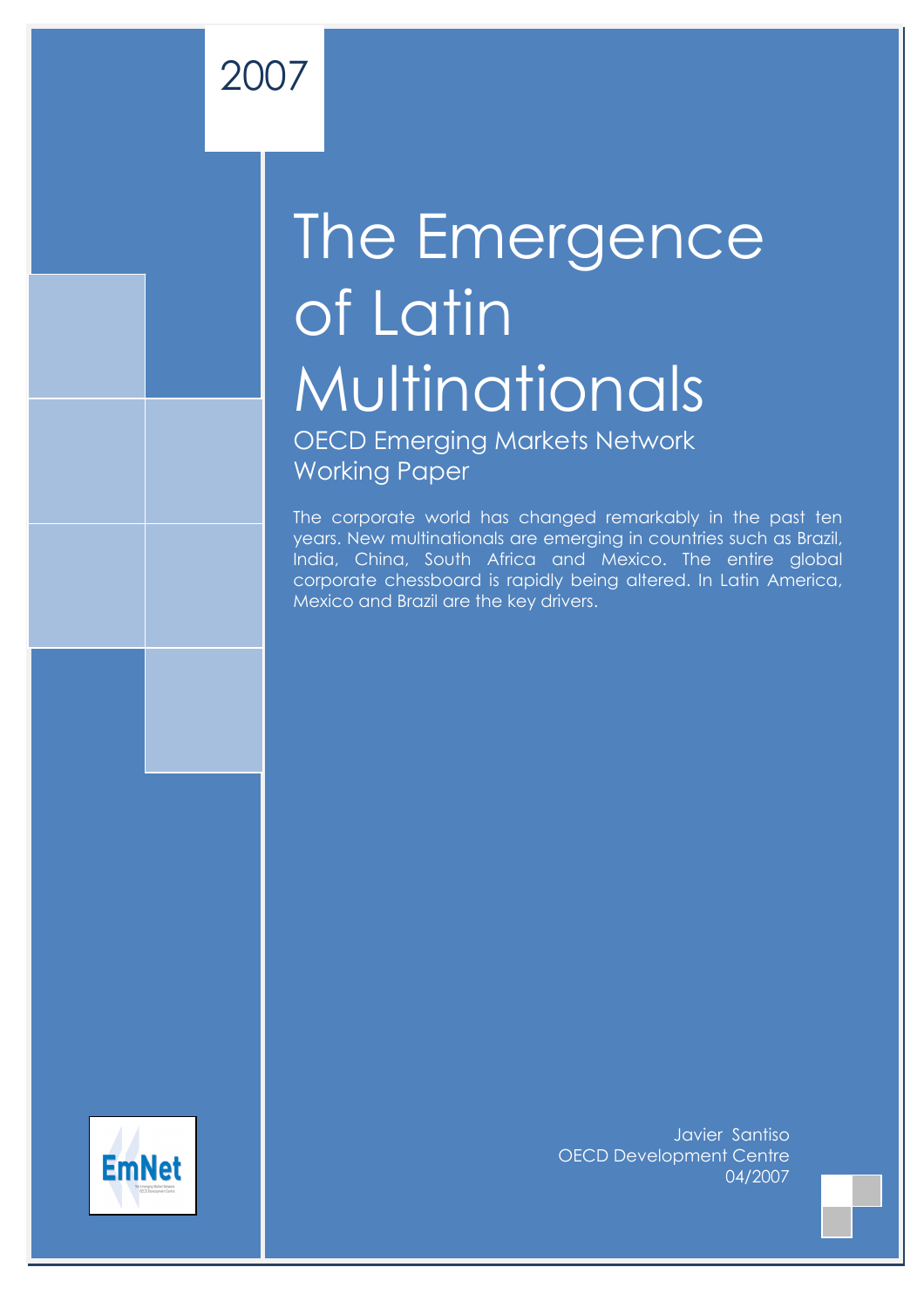# **The Emergence of Latin Multinationals**

**Javier Santiso** 

**Chief Development Economist & Deputy Director, OECD Development Centre Chair, Emerging Markets Network, OECD Development Centre** 

The corporate world has changed remarkably in the past ten years. New multinationals are emerging in countries such as Brazil, India, China, South Africa and Mexico. The entire global corporate chessboard is rapidly being altered.

In some sectors, such as steel or cement, the global leaders are no longer corporations from developed countries. For example, in 2006, an Indian group, Mittal, took control of its European based rival Arcelor and became the leader in the steel sector while the Mexican company Cemex is in the same league as Lafarge (French) and Holcim (Swiss). In early 2007, Tata Steel also completed a major takeover of its UK rival Corus. With the takeover of the Canadian based company Inco in 2006, the Brazilian minerals producer, CVRD, is now topping international rankings along with the Anglo-Australians of BHP Billiton and Rio Tinto. The list of emerging multinationals competing head to head with their OECD counterparts is increasing fast, including Chilean based corporations like ENAP, public companies like PDVSA from Venezuela and more often private ones like Petrobras from Brazil. From South Korea, Samsung, LG or Posco are worldwide competitors while Russian giants like Gazprom are increasingly willing to trespass their frontiers, following the example of Chinese companies like Lenovo or Indian conglomerates like Tata.

Along the same lines, foreign direct investment (FDI) in emerging countries by enterprises from other emerging countries has increased threefold, from \$15 billion in 1995 to more than \$45 billion in 2003. During the same period, investment by these enterprises in OECD countries rose from \$1 billion to \$16 billion. In 2005, according to UNCTAD figures, FDI from emerging countries reached a record of \$133 billion, representing 17 per cent of the world's outward flows, the highest level ever recorded. The total value of the FDI stock from emerging economies also jumped to the impressive amount of \$1.4 trillion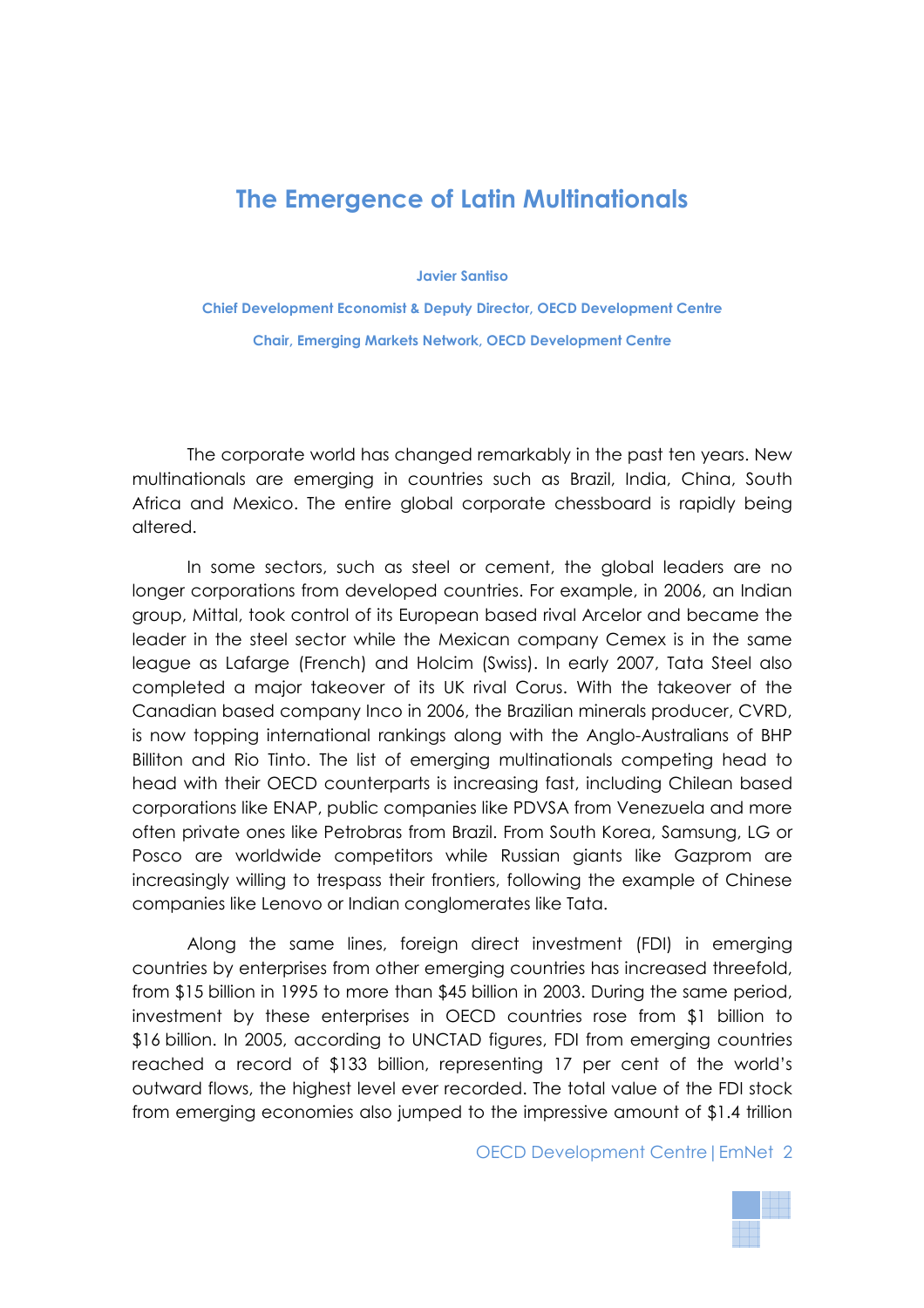in 2005, 13 per cent of the world total. The number of emerging countries now playing in the international FDI Ivy League has also increased, jumping from 5 countries in 1990 to 25 in 2005.

Emerging Asian players dominate, accounting for more than 60 per cent of FDI stock from emerging countries in 2005, but Latin American players are also actively involved in this new trend. More interestingly, we have witnessed a boom of South-South investment flows. Total outflows from emerging countries increased from levels below \$5 billion twenty years ago to more than \$60 billion in 2005, the bulk being concentrated in other emerging economies. After Asia, the next largest stream of FDI from emerging markets is coming from Latin America and is driven by Argentina, Brazil and Mexico. The number of companies from emerging countries now at the top of worldwide rankings is increasing along with their overseas investments: in 1990 only a happy few emerging multinationals from developing countries were listed in the *Fortune Global 500* rankings; by 2005, the number had risen to 47.

However, beyond the remarkable growth of emerging multinational corporations, there is, as already mentioned, the noteworthy irruption, on a global scale, of Latin multinationals from Mexico and Brazil, and above all from Spain. In the mid-1970s, Spain was still officially considered as an emerging country, duly listed as such by the World Bank and more specifically by the International Finance Corporation (IFC). Now a developed country, Spain is a former emerging country with a good number of *multilatinas* – Latin multinationals, either from Latin European countries or Latin American countries that have experienced a tremendous internationalisation process – positioned in the global corporate rankings. One of the most spectacular economic transformations of the past quarter of a century may well have been the emergence of Spanish multinationals. This is not, however, the only example of the boom in *multilatinas*. In Brazil and in Mexico, groups such as CVRD and Telmex have multiplied investments beyond their borders to become leaders in their respective sectors.

This significant increase in Latin multinationals is recorded in the global classifications produced by *Forbes* in 2005: its list of the top 2000 global enterprises includes about 30 Spanish multinationals, about 20 Mexican ones and 20 Brazilians ones (Figure 1). Other rankings like the *Fortune Global 500* also indicate the increasing presence of Latin multinationals in the top league tables: 4 Brazilian firms are included in that list, nearly the same number as Russia, India or Mexico (Figure 2).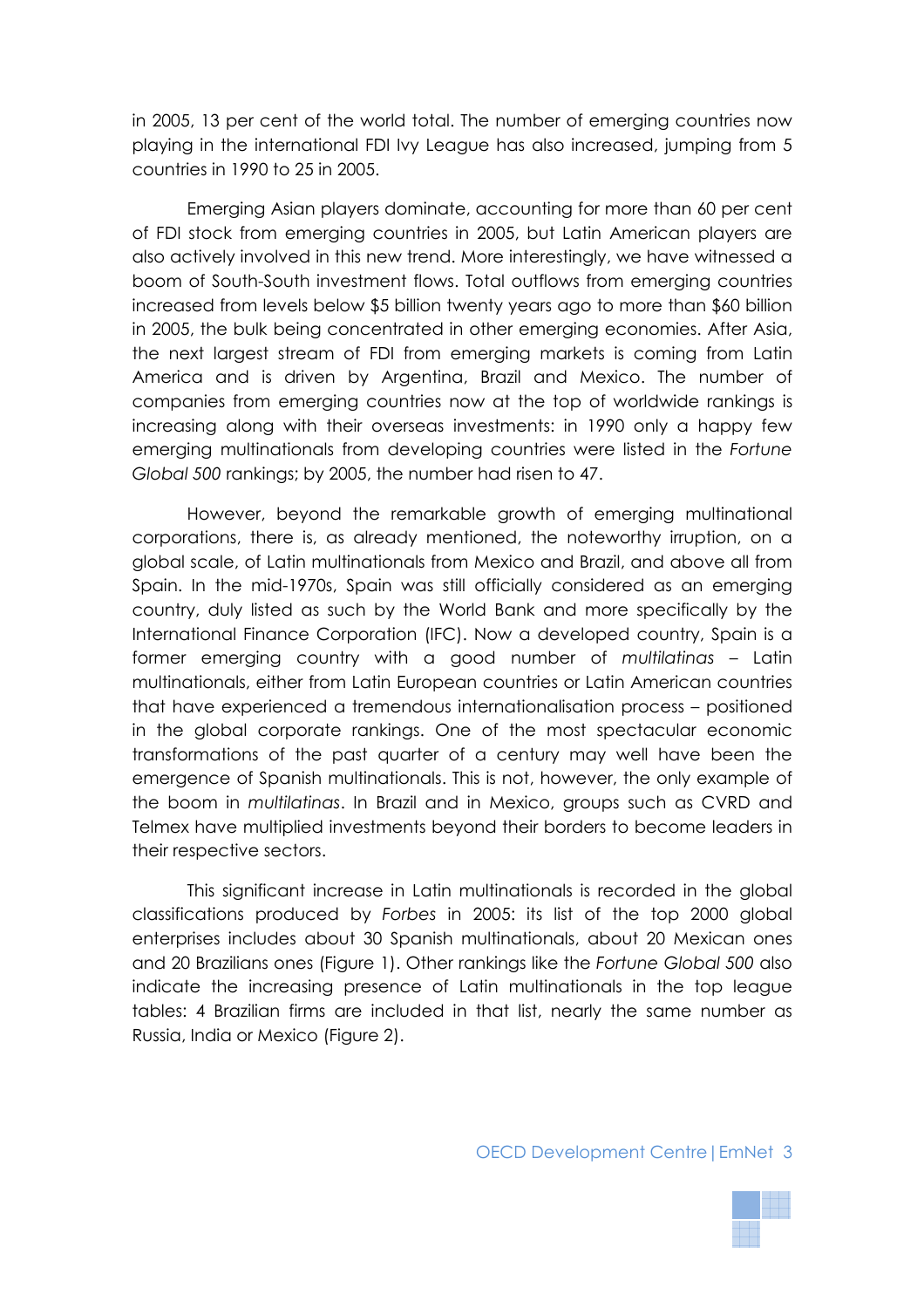



# **Number of firms in Forbes 2000**

**Figure 2** 

# **Number of global 500 companies per selected countries**



Source: Based on Fortune 500, 2006.

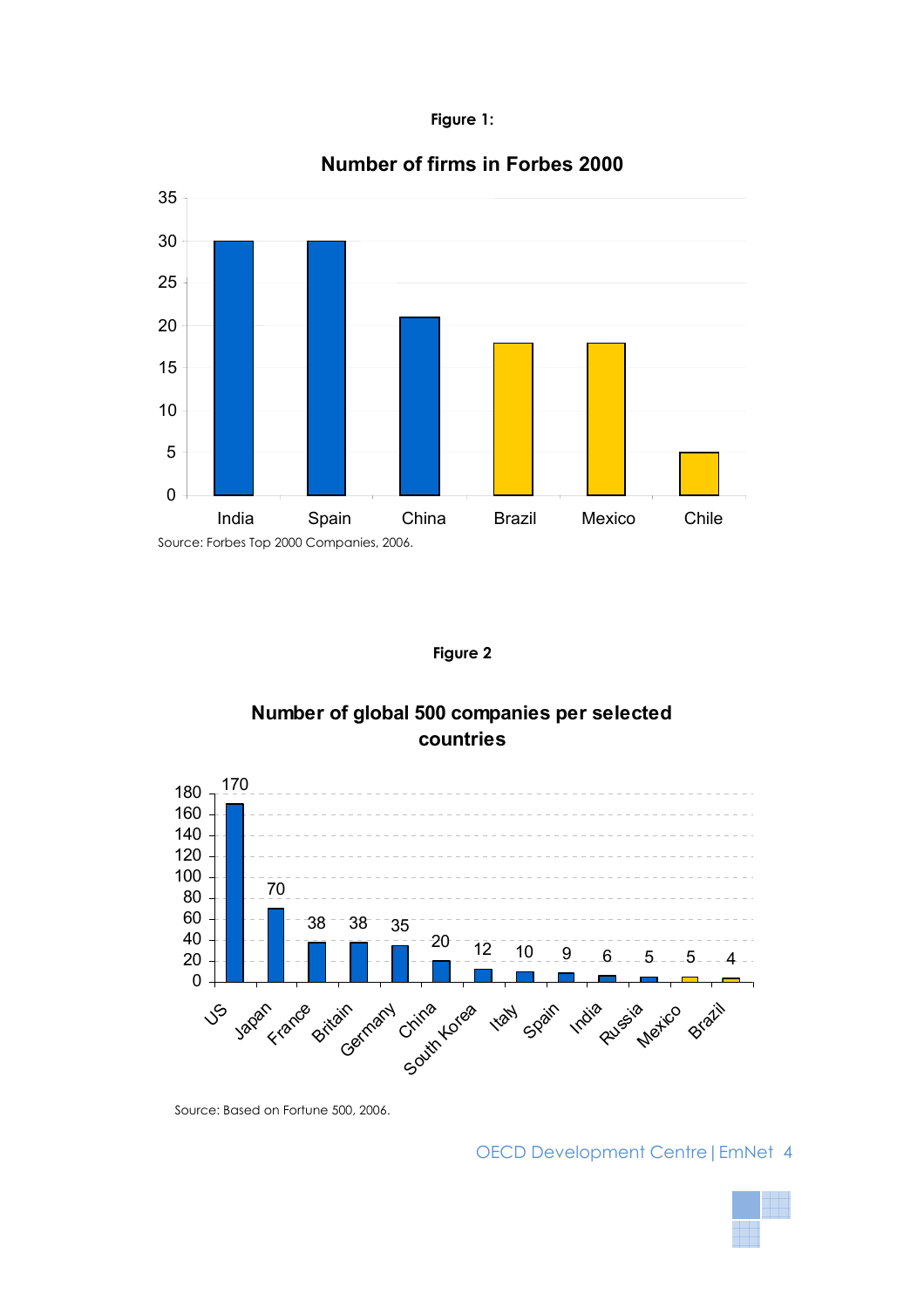#### **Spain: an ex-emerging country**

In 2005, the two major Spanish banks played a leading role in the integration of European banking. The initiatives did not flood in from German or French banks, nor from the Swiss or British, but from Spanish banks with, for example, Santander Central Hispano's acquisition of Britain's Abbey National Bank for €1.5 billion and with BBVA's attempt to buy the Italian BNL. Added to these initiatives were ABN Amro's and Unicredito's acquisitions in Italy and Germany respectively. Spanish banks thus took the lead in the concentration process of the European banking sector. In less than ten years both banks, BBVA and Santander, became top players in their sector with market capitalisations surpassing those of Deutsche Bank or Dresdner. At the same time, Telefónica was moving up the road to become one of the leaders in its sector, consolidating its international position with the takeover of the UK mobile phone group O2 for the record amount of €26 billion. In 2006, it is one of the biggest worldwide companies in its sector, competing hand in hand with Verizon or Vodafone and with a more important market capitalisation than its German counterpart, Deutsche Telekom.

All these acquisitions and buy-out attempts are illustrations of a broader phenomenon connected to the boom of the Spanish economy and the globalisation of its enterprises. In less than two decades, Spain has become an example of vibrant economic development: 20 years after entering into the European Union, it became the eighth-ranking global economic power in terms of GDP. Today, its major cities are among the most attractive for the establishment of multinational corporations' headquarters in Europe. Equally surprising are the rankings achieved by business schools "made in Spain". In 2006, IESE Business School topped, for the second time, the worldwide rankings of business schools established by *The Economist*, taking the lead ahead of Stanford, Chicago or Harvard. The same year, ESADE, another Barcelona based business school, topped the international rankings published in The Wall Street Journal (WSJ), displacing the Swiss school, IMD, which occupied 1st place the previous year.

A clear signal of the international recognition of a quality of managers "Made in Spain" is the fact that an increasing number of Spanish managers are now on the boards of some of the largest European companies like Siemens in Germany, Carrefour in France or Nestlé in Switzerland. In 2006, managers like Eduardo Montes joined the board of Siemens while José Luis Durán took over the top job at Carrefour. The board of Nestlé includes two Spanish managers while at Alstom the Asian region is run by a Spaniard.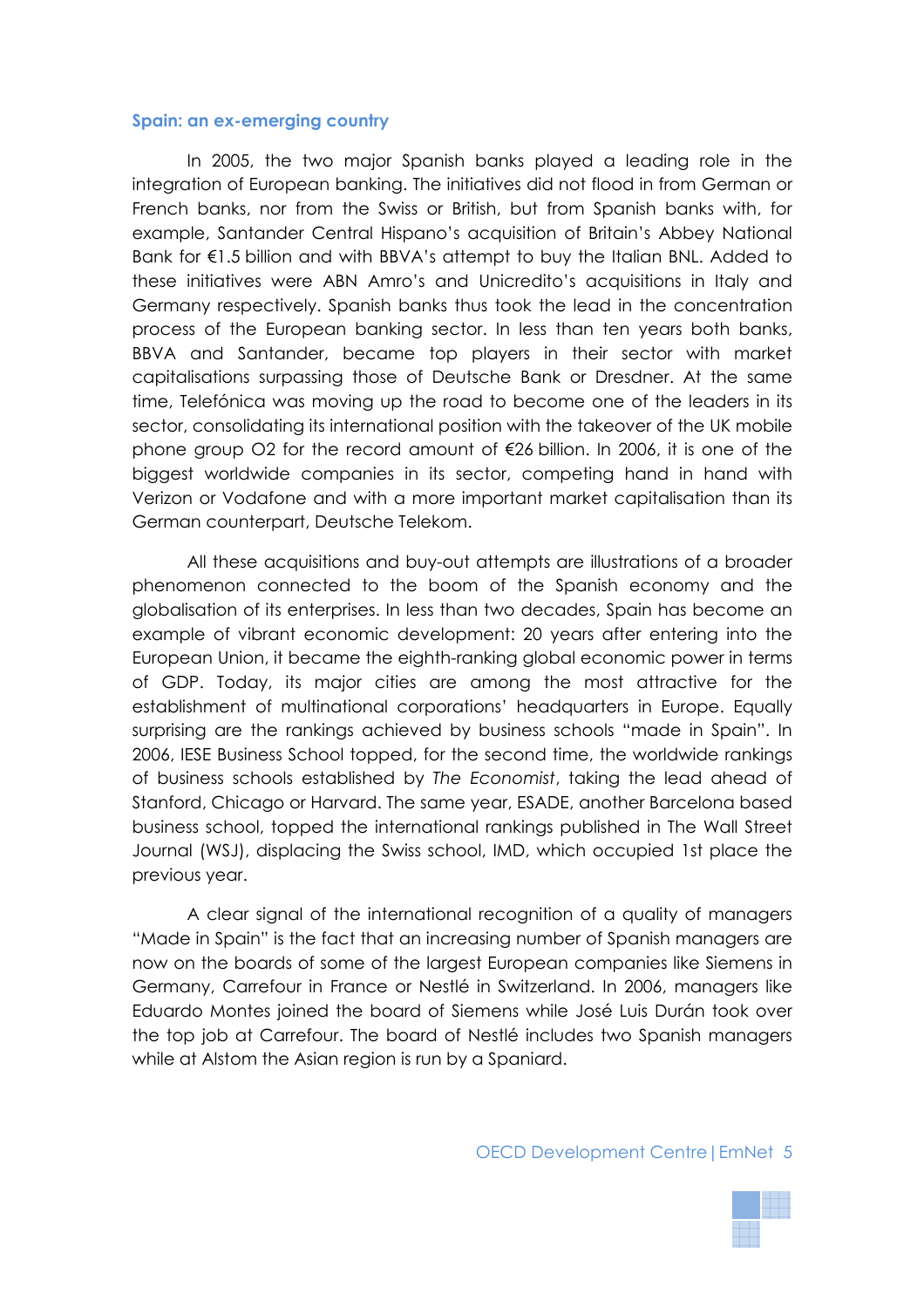The most spectacular change, however, is perhaps that which occurred within Spanish enterprises.<sup>[1](#page-5-0)</sup> A little over ten years ago, Spanish enterprises were focused on their domestic market, with little or no international projection or recognition. In a record time of less than ten years, half a dozen of them reached leading international positions. Proof of this success lies in the fact that Spanish champions are listed in all the global classifications. In its latest study on the most successful European multinationals in terms of market capitalisation, the illustrious investment fund *Fidelity International*, one of the most important in the financial community, placed two Spanish enterprises (Telefónica and Santander) in its 2005 ranking of the ten major European multinationals. Spain is thus for the first time on a par with France and has left Germany far behind (German enterprises have fallen off the roster). Only Switzerland has performed better than Spain, with four Swiss enterprises on the winning list. Twenty years ago, in 1985, not a single Spanish enterprise had made it into this classification (which featured seven German enterprises at the time). In just ten years, Spain's corporate journey has been meteoric.

Interestingly, emerging markets played a pivotal role in this development, and Latin America in particular. The big Spanish enterprises placed massive bets on the Latin card: in 1999, at the crest of the wave of investments in Latin America, 65 per cent of the total overseas investment effort of Spanish enterprises was concentrated in the region. Spain has now become the leading direct foreign investor in Latin America, ahead of the United States. Today, the 7 most important IBEX 35 multinationals, totalling more than 60 per cent of the Spanish capitalisations by mid 2006, generate nearly 30 per cent of their income in Latin America. In 2004, they obtained more than \$41 billion in the region, i.e. the equivalent of 5.6 per cent of Spain's GDP. In 2005 and 2006, the two major Spanish banks accrued comparable profits in Latin America and in Spain. Paradoxically, Spanish multinationals became the first *multilatinas*, Latin multinationals.

We conducted a systematic survey of the Latin American exposures of major European based listed companies. Not surprisingly, Spanish firms have the largest exposures in terms of sales. For companies like BBVA or Telefónica Móviles nearly half of their revenue in 2005 came from the Americas. In total, 8 out of 28 of the largest sales exposures by European firms to Latin America are Spanish based companies (only 2 German companies are in that ranking). As shown in Table 1, all the Spanish firms increased their Latin American bet in terms of sales between 2004 and 2005, while in the group of European OECD companies that have sales in Latin America superior to 10 per cent of their total sales, companies like Suez (from France), BG Group (from the UK) or Holcim and

<span id="page-5-0"></span><sup>1</sup> Mauro Guillén has produced a masterful essay on this globalisation process (Guillén, 2005)*.* 

OECD Development Centre|EmNet 6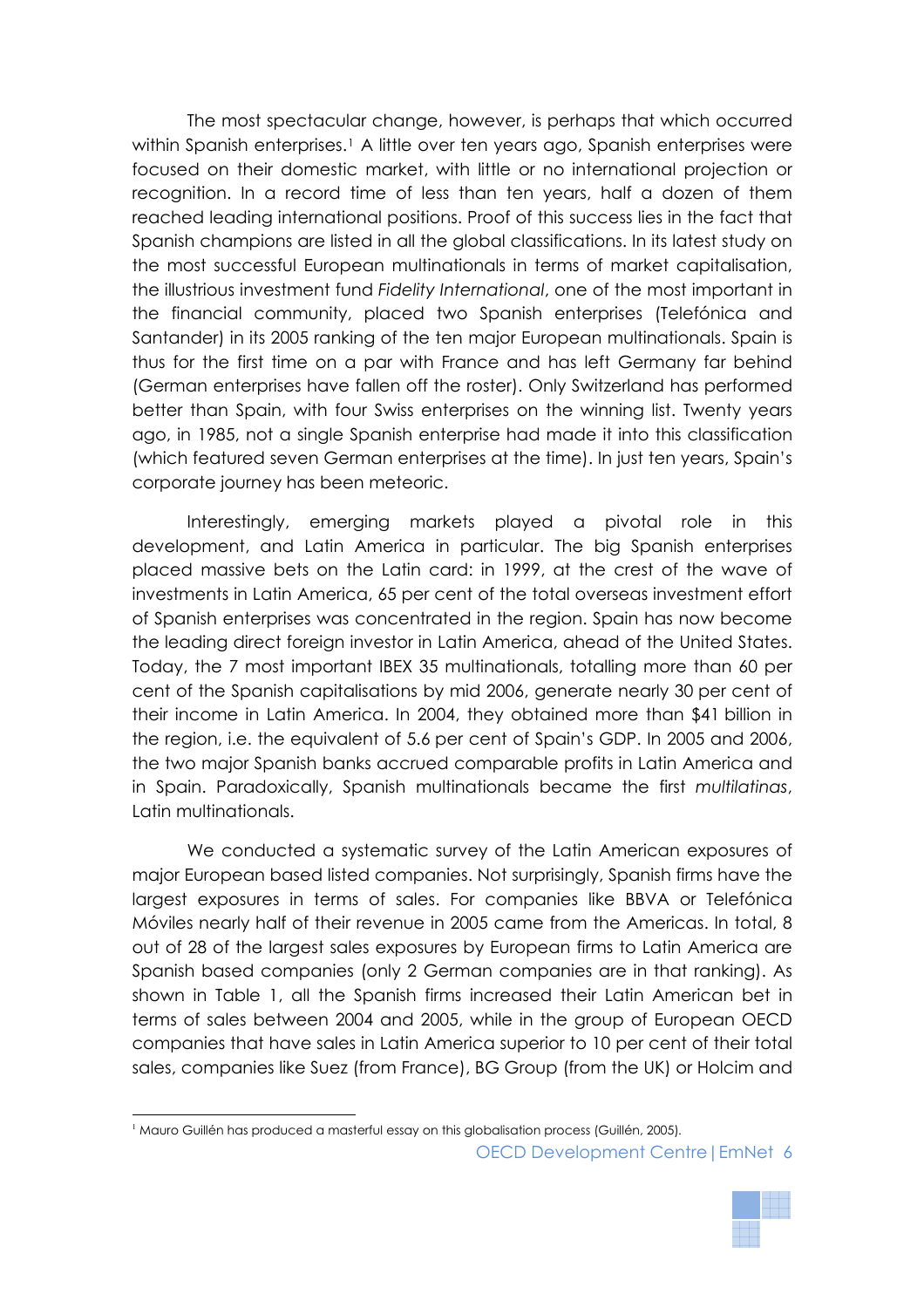Syngenta (both from Switzerland) reduced their relative Latin American exposures.



*Source: OECD, 2006 (data extracted from companies annual reports, 2005)*

|  |  |  | Table 1: Major European exposures to Latin America (above 10 percent of sales) |  |  |  |  |  |
|--|--|--|--------------------------------------------------------------------------------|--|--|--|--|--|
|--|--|--|--------------------------------------------------------------------------------|--|--|--|--|--|

| Major European exposures to LatAm (>10% of sales) |                                |                             | Major European exposures to LatAm |                   |                                |                                |                                 |
|---------------------------------------------------|--------------------------------|-----------------------------|-----------------------------------|-------------------|--------------------------------|--------------------------------|---------------------------------|
|                                                   |                                |                             |                                   | (>10% of sales)   |                                |                                |                                 |
|                                                   | $\%$<br>sales<br>LatAm<br>2004 | %<br>sales<br>LatAm<br>2005 | %<br>change<br>2004-<br>2005      |                   | $\%$<br>sales<br>LatAm<br>2004 | $\%$<br>sales<br>LatAm<br>2005 | $\%$<br>change<br>2004-<br>2005 |
| <b>BBVA</b>                                       | 41%                            | 48%                         | 7%                                | <b>Repsol YPF</b> | 15%                            | 16%                            | 1%                              |
| T. Móviles                                        | 30%                            | 47%                         | 16%                               | Cimpor            | 15%                            | 15%                            | 0%                              |
| Telefonica                                        | 34%                            | 41%                         | 7%                                | Clariant          | 13%                            | 15%                            | 1%                              |
| Santander                                         | 29%                            | 41%                         | 12%                               | Beiersdorf        | 14%                            | 14%                            | 0%                              |
| Inbev                                             | 14%                            | 34%                         | 20%                               | Unilever          | 11%                            | 14%                            | 3%                              |
| Nestle                                            | 33%                            | 34%                         | 1%                                | Suez              | 15%                            | 14%                            | $-1%$                           |
| Portugal Telecom SGPS                             | 27%                            | 32%                         | 5%                                | Syngenta          | 15%                            | 14%                            | $-1%$                           |
| Diageo                                            | 28%                            | 29%                         | 2%                                | <b>BG Group</b>   | 14%                            | 13%                            | $-1%$                           |
| Tenaris                                           | 20%                            | 27%                         | 7%                                | Bayer             | 13%                            | 13%                            | 0%                              |
| Endesa                                            | 22%                            | 27%                         | 5%                                | Ericsson          | 10%                            | 13%                            | 3%                              |
| <b>BHP Billiton</b>                               | 14%                            | 19%                         | 5%                                | Rhodia            | 12%                            | 12%                            | 0%                              |
| Iberdrola                                         | 16%                            | 17%                         | 2%                                | Arcelor           | 8%                             | 12%                            | 4%                              |
| Holcim                                            | 21%                            | 17%                         | $-4%$                             | Merck             | 10%                            | 11%                            | 1%                              |
| <b>Gas Natural</b>                                | 16%                            | 17%                         | 0%                                | Telecom Italia    | 7%                             | 11%                            | 3%                              |

*Source: based on annual reports, 2006.*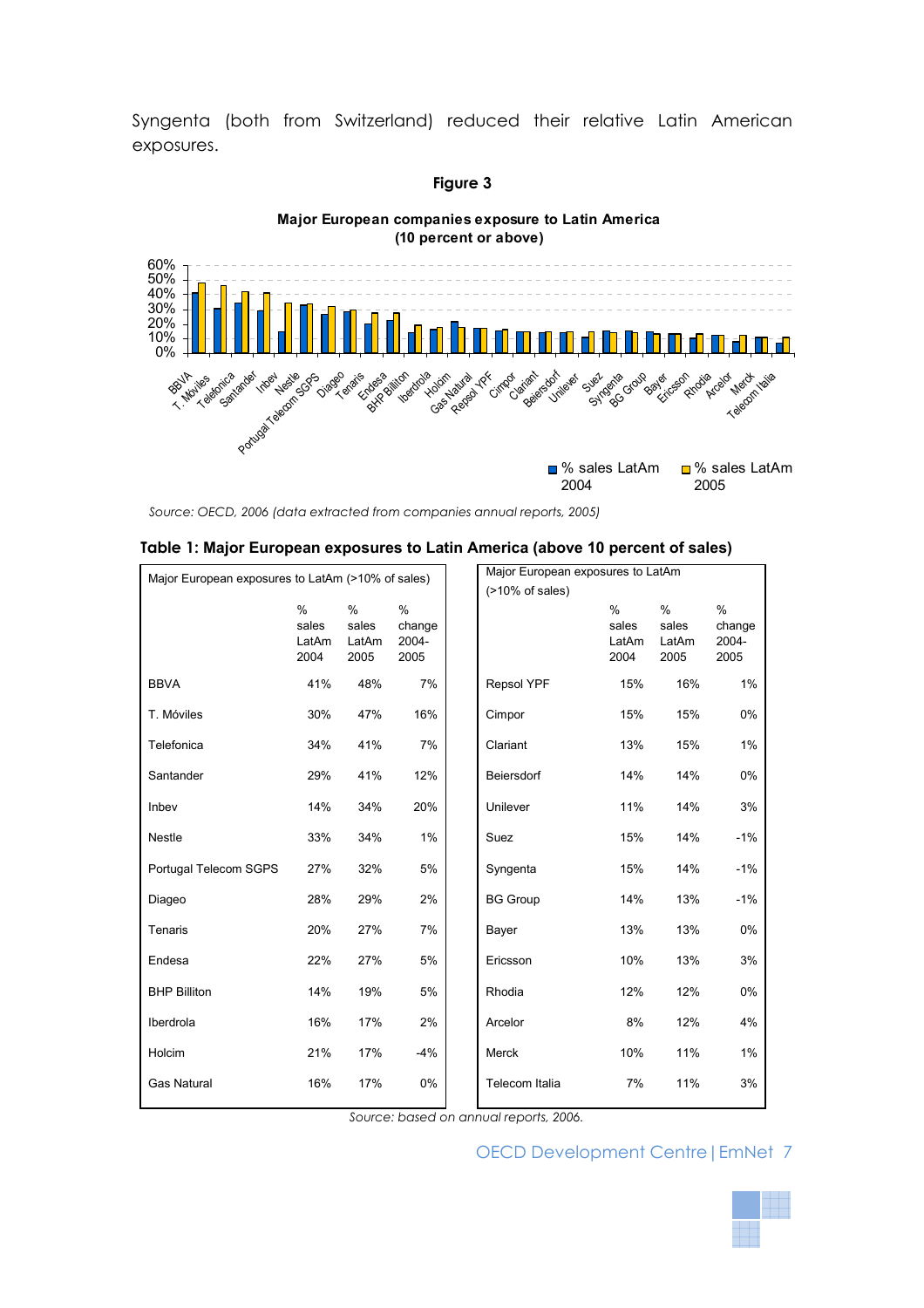#### **Figure 4**

#### **Major European companies exposure to Latin America (5-10 percent)**



Source: OECD, 2006 (data extracted from companies annual reports, 2005)

| Major European exposures to Latam (5-10% of sales) |                              |                              |          |  |  |  |  |
|----------------------------------------------------|------------------------------|------------------------------|----------|--|--|--|--|
|                                                    | % sales<br><b>LatAm 2004</b> | % sales<br><b>LatAm 2005</b> | % change |  |  |  |  |
| Cadbury Schwepps                                   | 9%                           | 10%                          | $1\%$    |  |  |  |  |
| Altana                                             | 9%                           | 10%                          | $1\%$    |  |  |  |  |
| Fiat                                               | 7%                           | 9%                           | 2%       |  |  |  |  |
| Nokia                                              | 8%                           | 8%                           | $0\%$    |  |  |  |  |
| Accor                                              | 6%                           | 8%                           | 2%       |  |  |  |  |
| Koninklijke DSM                                    | 9%                           | 8%                           | $-1%$    |  |  |  |  |
| Roche Holdings GSH                                 | 6%                           | 8%                           | 2%       |  |  |  |  |
| Volkswagen                                         | 6%                           | 7%                           | $1\%$    |  |  |  |  |
| <b>BASF</b>                                        | 5%                           | 7%                           | 2%       |  |  |  |  |
| CIBA SPLTY.CHEMS                                   | 7%                           | 7%                           | $0\%$    |  |  |  |  |
| Carrefour                                          | 6%                           | 7%                           | 0%       |  |  |  |  |
| Parmalat                                           | 6%                           | 7%                           | $1\%$    |  |  |  |  |
| Renault                                            | 6%                           | 6%                           | $1\%$    |  |  |  |  |
| <b>Buzzi Unicem</b>                                | 5%                           | 6%                           | $1\%$    |  |  |  |  |
| Siemens                                            | 5%                           | 6%                           | $1\%$    |  |  |  |  |
| Peugeot                                            | 5%                           | 6%                           | 1%       |  |  |  |  |
| Sandvik                                            | 5%                           | 6%                           | 1%       |  |  |  |  |
| Serono                                             | 5%                           | 5%                           | $0\%$    |  |  |  |  |
| Lafarge                                            | 4%                           | 5%                           | $1\%$    |  |  |  |  |
| Air Liquide                                        | 6%                           | 4%                           | $-2\%$   |  |  |  |  |
| Rio Tinto                                          | 4%                           | 3%                           | $-1%$    |  |  |  |  |

|  | Table 2: Major European exposures to Latin America (5-10 percent of sales) |  |
|--|----------------------------------------------------------------------------|--|
|  |                                                                            |  |

*Source: OECD, 2006 (data extracted from companies annual reports, 2005)* 

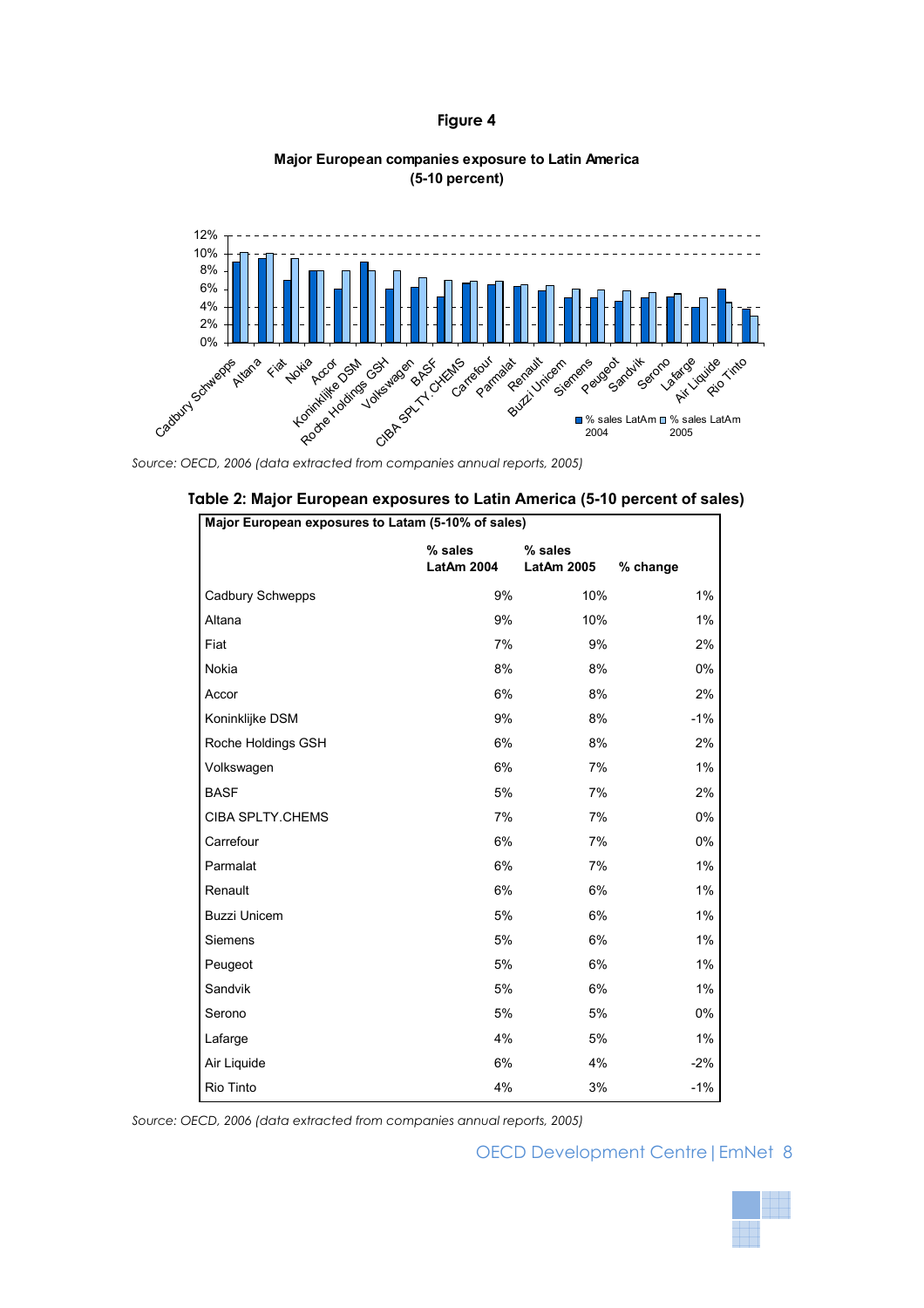



**Major European companies exposure to Latin America**

|                    | $%$ sales<br>LatAm<br>2004 | % sales<br>LatAm<br>2005 | %<br>change<br>2004-<br>2005 |
|--------------------|----------------------------|--------------------------|------------------------------|
| Volvo              | 3%                         | 5%                       | 2%                           |
| Pernod Ricard      | 5%                         | 5%                       | 0%                           |
| Linde              | 4%                         | 4%                       | 0%                           |
| SabMiller          | 5%                         | 4%                       | $-1%$                        |
| Havas              | 4%                         | 4%                       | 0%                           |
| Invensys           | 2%                         | 4%                       | 2%                           |
| Saint Gobain       | 4%                         | 4%                       | 0%                           |
| Deutsche Lufthansa | 2%                         | 2%                       | 0%                           |
| <b>EADS</b>        | 2%                         | 2%                       | 0%                           |
| Heineken           | 1%                         | 1%                       | 0%                           |
| <b>CRH</b>         | 1%                         | 1%                       | 0%                           |

| Table 3: Major European exposures to Latin America (1-5 per cent of sales) |  |  |
|----------------------------------------------------------------------------|--|--|
|----------------------------------------------------------------------------|--|--|

Source: OECD, 2006 (data extracted from companies' annual reports, 2005)

The bet was therefore a bold one and the Spaniards' vote of confidence for Latin America was unprecedented within Europe. An enterprise like



*Source: OECD, 2006 (data extracted from companies annual reports, 2005)*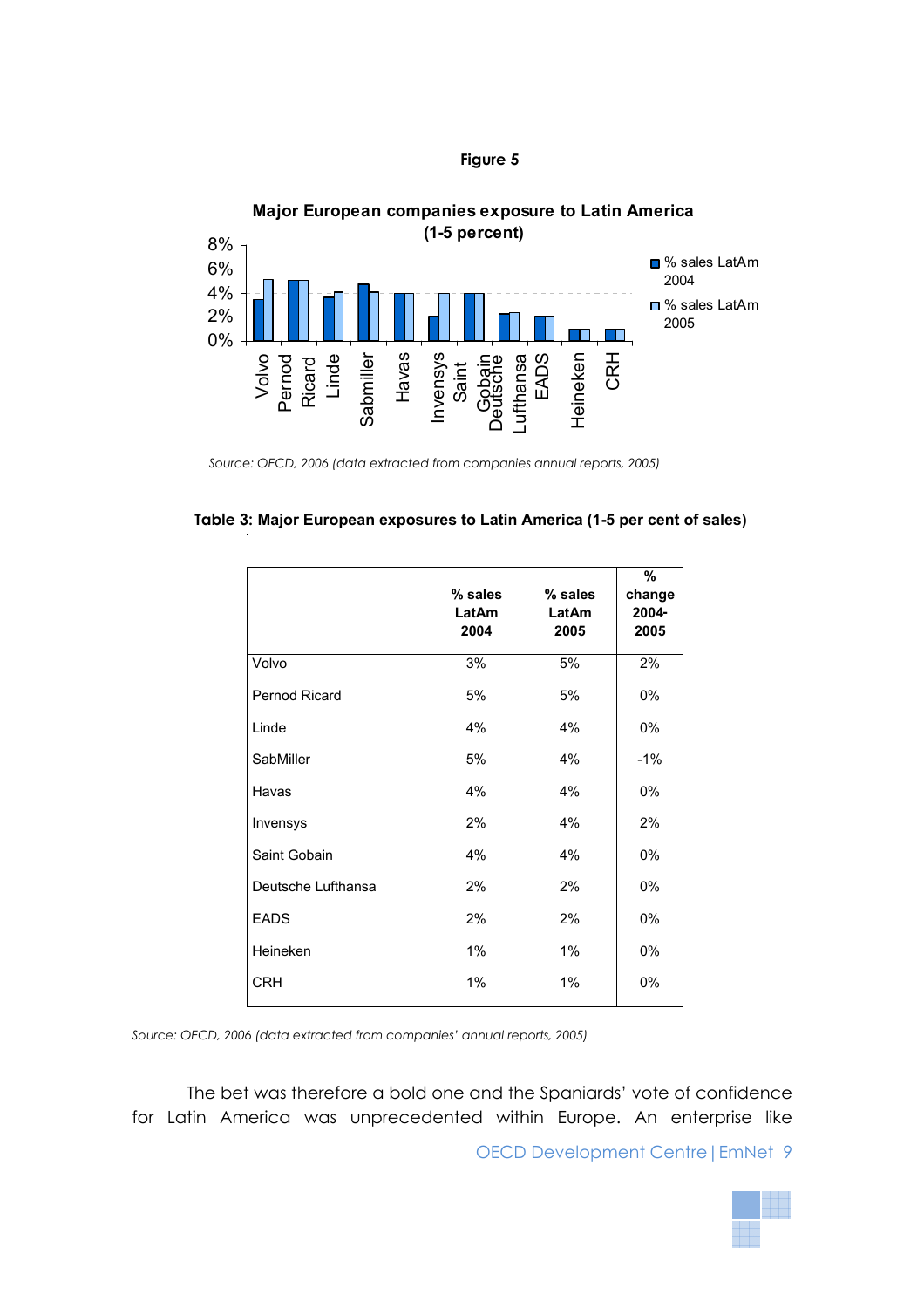Telefónica, for instance (the fifth market capitalisation in its sector in late 2005, ahead of France Telecom and Deutsche Telecom), invested a record €75 billion in Latin America between 1990 and 2006, with initial acquisitions of €41 billion and later investments in technological infrastructure totalling €34 billion. All in all these sums represented nearly 45 per cent of all net FDI from Spain in Latin America. Moreover, the Latin American bet by Spanish companies was not short-term. Their long-term view became clear, soon after the Argentine crisis in 2001 when, as large numbers of American and European enterprises pulled out from the region, Spanish multinationals weathered the storm and looked to the north of the continent for more investment opportunities, for example BBVA with its new operations in the United States, Mexico and Colombia.

The keys to success of this Latin globalisation were many. Most important, however, was the capacity to adapt their technological platforms, businessdevelopment processes and risk systems. Human resources also played a key role, as well as the knowledge acquired by the enterprises in average-income market environments (which was the case of Spain for somewhat more than a quarter of a century) and the capacity to transfer and adapt this knowledge to Latin American contexts.

In 2006, although interest in Latin America has not disappeared, these Latin multinationals have moved onto a second stage in their globalisation process. As in 2005, the bulk of FDI is now going to OECD countries: in 2005, just 15 per cent of Spanish FDI was addressed to the Americas, the majority of investments being directed to OECD countries. Most Spanish *multilatinas* have completed their Latin American franchising, leaving few gaps to be filled on the regional map. Corporate gazes are now turned towards a wider market diversification. Telefónica is looking at Europe – including Eastern Europe – Morocco and China. Banks have also focused their attention on Europe or Asia and are showing growing interest in the United States and possible synergies with Latin America. Enterprises in the electricity and oil sectors have also sought to consolidate their presence beyond the American continent while infrastructure companies like Ferrovial took over the British aviation and materials group (BBA), and in 2006 Abertis, another leading Spanish infrastructure company, completed the takeover of its Italian rival Autostrade.

The transformation of the Spanish economy and its enterprises is beyond doubt one of the swiftest experienced to date. To a large degree, it testifies to a high faculty for boldness, innovation and pleasure in running operations in distant markets. An entire corporate generation threw itself into this adventure and was able to turn its enterprises into global leaders. The giant Inditex is today one of the most powerful multinational corporations in the textile sector,

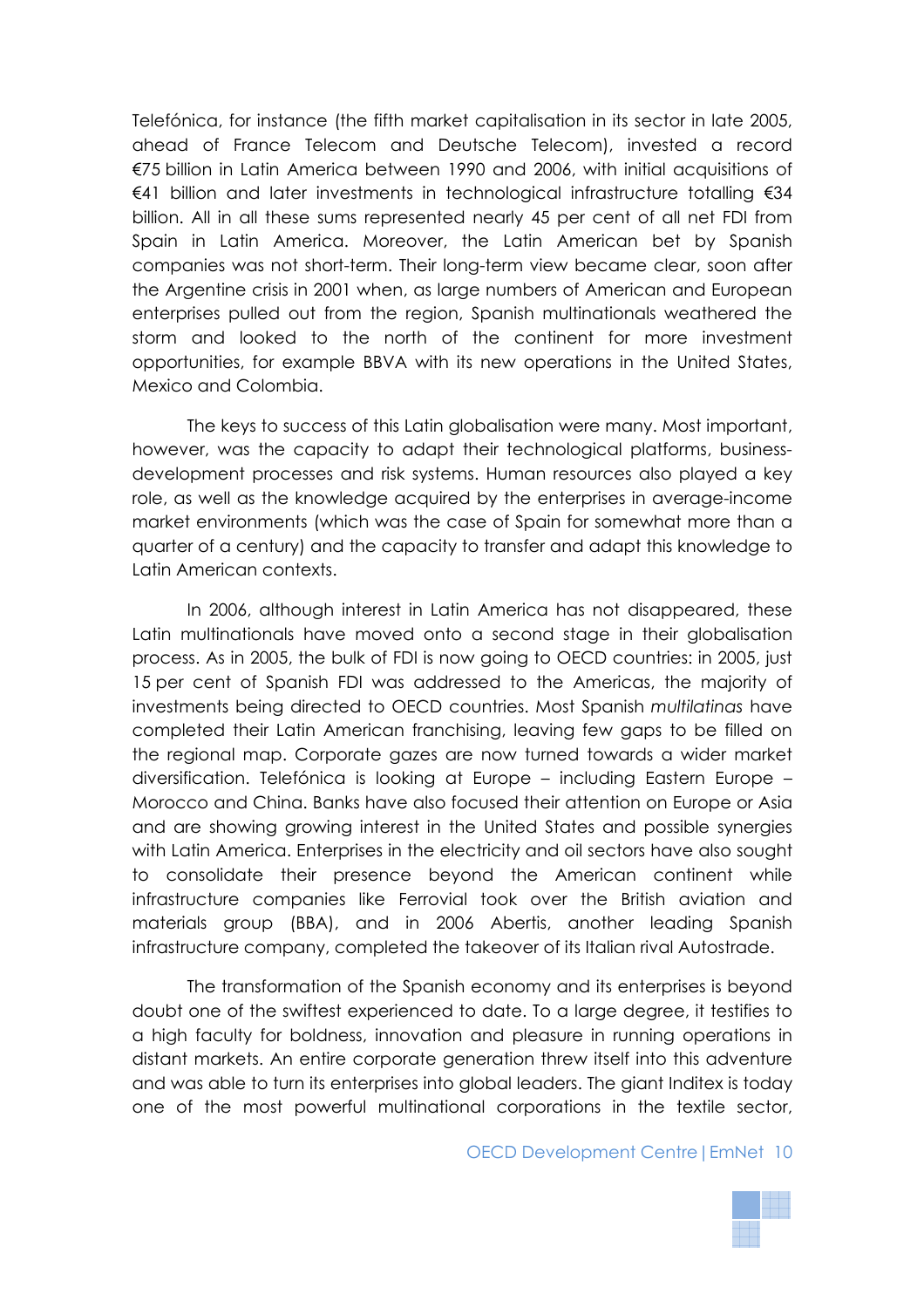alongside GAP (United States), Hennes & Mauritz (H&M, Sweden) and Benetton (Italy). It is present in more than 55 countries, making 55 per cent of its total sales abroad. Its business model has become a corporate landmark in top business schools such as Harvard.

An enterprise like Telefónica has become a multinational corporation with operations in 17 countries and a presence in more than 40. It remains the largest private investor in Latin America. Between 1990 and 2006, it put nearly €100 billion into international acquisitions and investments in infrastructure abroad. By mid-2005, Telefónica had 56 per cent of its clients outside of the country bringing in 33 per cent of the group's income, and was the leading enterprise in the Latin American region with a 25 per cent market share of the total fixed- and mobile-telephony sector, and with 58 per cent of the group's total staff in this geographical area. By mid-2005 (before the O2 deal), with 145 million customers, it was already the fourth global operator in its sector in terms of managed customers and represented the fourth global capitalisation of its sector, just behind Vodafone, Verizon and China Mobile (in 1999 it was barely making the first 20) and ahead of Deutsche Telekom or France Telecom. In terms of market capitalisation, Telefónica is almost 3 times the size of an enterprise like Danone, and 2.5 times the size of enterprises like Philips or Sony. Its contribution to the economic development of the countries in which it has investments is also well worth noting: Telefónica's local income amounts to an average of 1.8 per cent of the GDP of the main countries in which it operates (2.3 per cent of GDP in Spain and Peru, 1.8 per cent of GDP in Chile, etc.), and employs a staff of 110 000 in Latin America (out of a world total of 190 000 in mid-2005). In 2005, Telefónica was the second major taxpayer in Brazil (paying \$2.83 billion) behind Petrobrás, and the fourth employer in the country (with 44 000 employees), behind the postal service and the retailers Pan de Azúcar and Carrefour.

In the energy sector enterprises such as Endesa, Unión Fenosa, Iberdrola, Gas Natural and Repsol YPF have been continuously expanding their international operations. Endesa, the country's leading electricity utility, has developed a substantial international presence, mainly in Latin America but also in Europe (Italy, France and Portugal). As for Unión Fenosa, its international income amounts to one third of its total income, and the enterprise is present through its subsidiary Soluziona in nearly 30 countries (half of them in Latin America). Unión Fenosa Internacional is present in ten countries; spread over four continents. Iberdrola, the leading Spanish enterprise in terms of installed capacity and a world leader in wind energy, has also developed a significant global presence, with energy and engineering activities today in 35 countries spread over 4 continents. In December 2005, the enterprise continued bidding in view of its globalisation, signing an important international agreement with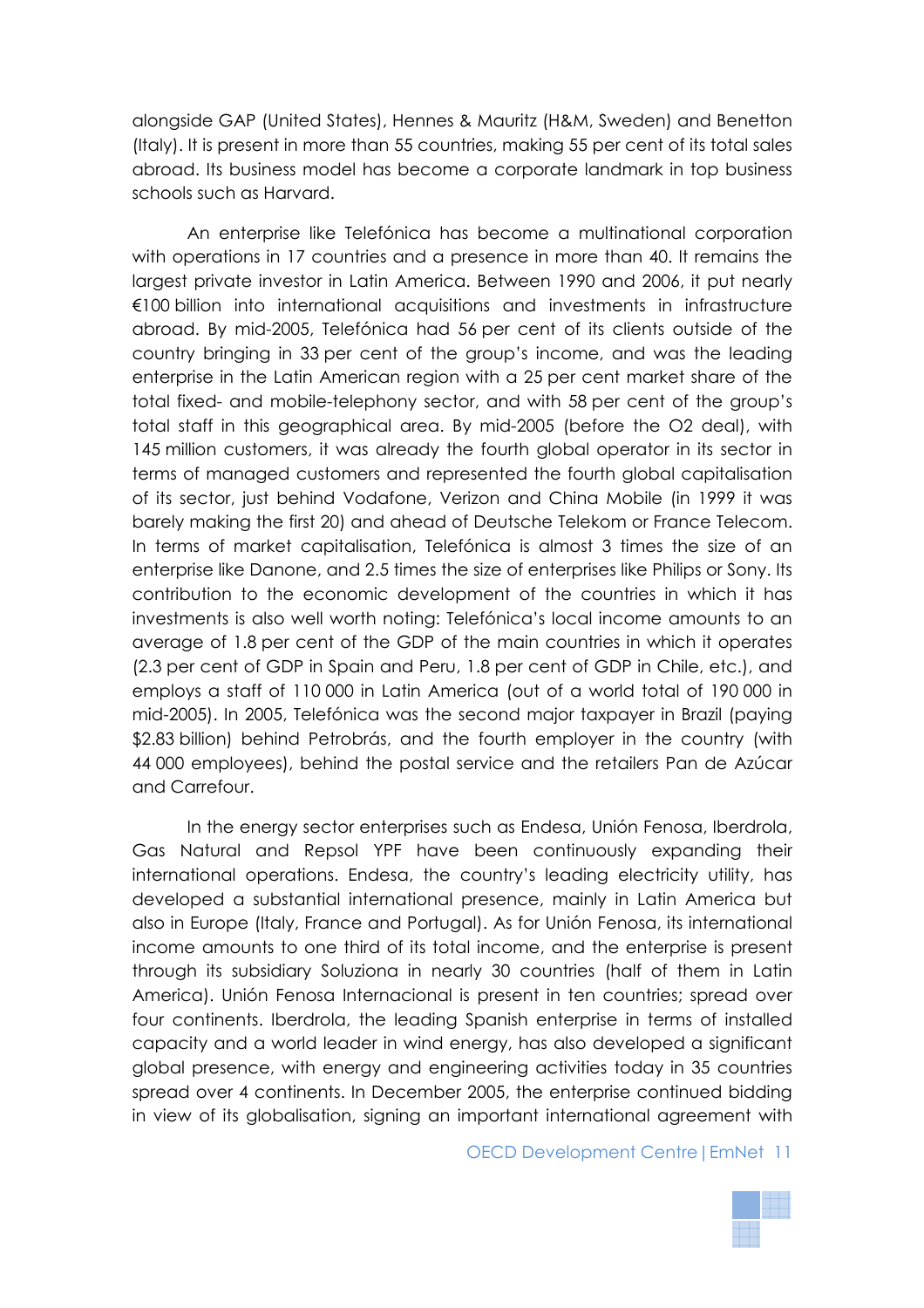the Algerian enterprise Sonatrach for the sum of €10 billion over 20 years for the development of joint ventures. Repsol YPF is now present in 30 countries, having made more than €30 billion of investments in the 1995-2005 period (amounting to 65 per cent of its total investments), which has turned it into one of the biggest foreign investors in the region in the last ten years. Finally, Gas Natural, another of the major enterprises in the energy sector, has also built up intense international activity over recent years. With half of its employees located abroad, the group is present in Latin America (Argentina, Brazil, Mexico, Colombia and Puerto Rico), Italy and Morocco.

In the banking sector, both Santander and BBVA are emblematic of this successful globalisation strategy throughout the Americas. BBVA, for instance, was not much more than a domestic retail bank in 1995, scarcely present abroad. In just ten years, it has become a universal, international bank, present in three continents and in all the wholesale- and retail-banking business areas including asset management, pensions and insurance. During this period, it invested more than €13.5 billion in Latin America. In 2006, the bank was present in 35 countries (14 in Latin America) and could vouch for 50 different nationalities among the group's 100 000 employees throughout the world. It also started to complete its Asian franchise in order to dominate the investment and trade boom between Asia and Latin America, boosted by the emergence of China and India[2](#page-11-0). In November 2006, BBVA paid €1 billion for stakes in Chinese banks controlled by the Beijing backed Citic conglomerate, in order to break into China's fast growing financial sector and boost its position as a leading intermediate between China and Latin America. The investment was the largest ever made by a Spanish operator in China, and followed another made by Telefónica who paid more than €300 millions for a stake in PCCW. All in all, it became one of the largest banking capitalisations in Europe, ahead of Deutsche Bank or Société Générale, while its rival, Santander, became the largest European continental banking capitalisation in 2006 with the finalisation of the Abbey National takeover. These two banks became among the most profitable and efficient of the Eurozone, their reliance on emerging markets helping to boost their revenues and market capitalisations. On the contrary, Commerzank's reliance on an almost solely European home market has led to dramatic underperformance.

### **Brazil and Mexico: the emergence of a new generation of multilatinas**

Turning to another continent and other Latin countries - successful rapid globalisation stories are also being written in Latin America. A number of



<span id="page-11-0"></span> $\overline{a}$ <sup>2</sup> See for more details on the Chinese impact on Latin America, the OECD Development Centre working paper by Blázquez, Rodríguez and Santiso (2006).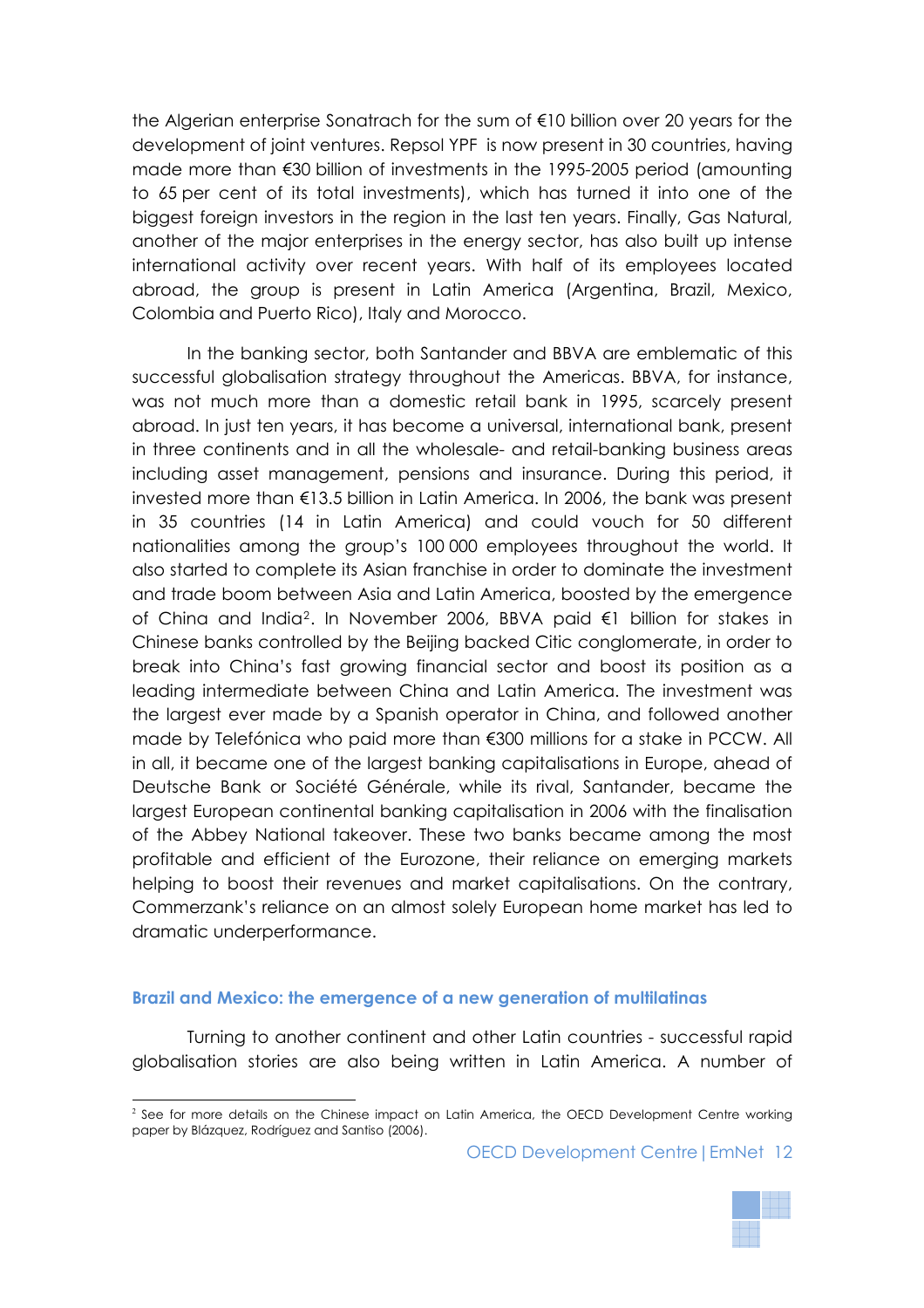corporations from emerging Latin American countries are providing outstanding examples: in Argentina, for instance, Arcor, today the leading global sweets manufacturer and the first confectionery exporter in Argentina, Brazil and Chile, is present in 117 countries in all five continents; the pipe manufacturing industry Tenaris is present in Argentina, Brazil, Mexico and Venezuela, as well as in Canada, Italy and Japan (in 2005, it made more than 85 per cent of its sales outside of Latin America).

However, the biggest *multilatinas* jumping into the global markets are Mexican and Brazilian. 85 of the 100 leading enterprises on the continent and 35 of the 50 most profitable ones are in one or both of these two countries. In less than ten years, Mexican corporations have multiplied mergers and acquisitions, with the total amount of their investments outside of Mexico in this period coming to more than \$25 billion, ahead of the \$20 billion put out by Brazilian multilatinas (Figure 6). Mexico and Brazil are driving the process but it is also taking place elsewhere. In 2004, Latin American enterprises as a whole invested \$22 billion outside of their respective borders, which amounted to a 500 per cent leap with regard to the previous year. The most spectacular rise was recorded by Brazil. According to UNCTAD data, Brazilian enterprises invested nearly \$10 billion abroad in 2004, compared to barely \$250 million the previous year. In 2005, total Brazilian stock of FDI abroad topped more than \$71 billion, surpassing by far the \$28 billion of Mexico or the \$22 billion of Argentina (and almost the same amount for Chile). Therefore Brazil has the strongest outward FDI position in Latin America, concentrating 40 per cent of all overseas FDI stock from the region.

#### **Figure 6**



#### **Overseas Investments by Brazil and Mexico (in USD)**

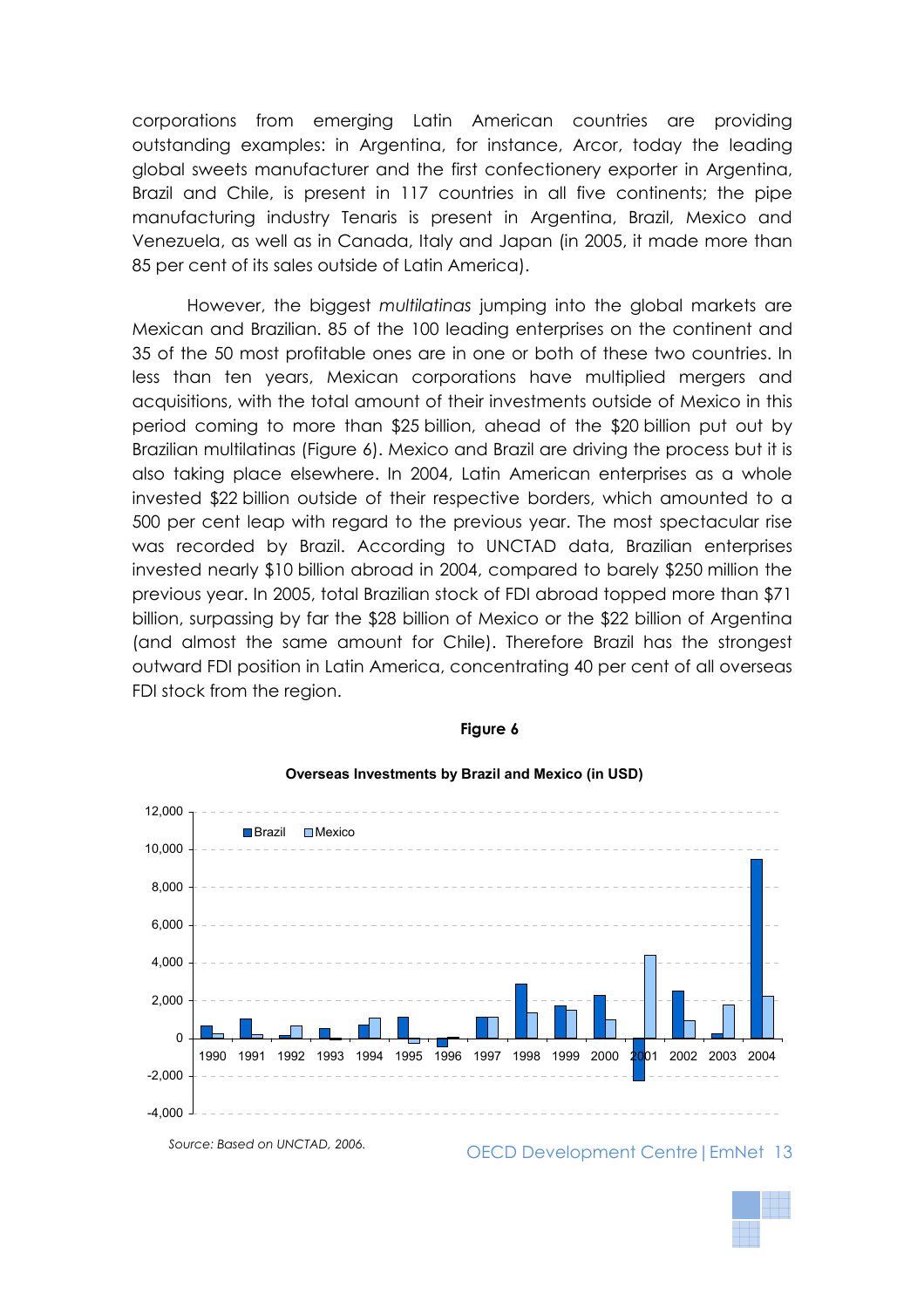A global appetite was stimulated among the enterprises by industrial and financial interests, i.e. the quest to expand their markets and improve their risk profiles. Their hunger for new markets was combined with the financial need to reduce the cost of access to capital. Some of them are quoted in international stock markets, such as that of New York. Madrid also drew attention, with many of the *multilatinas* listed in Latibex, a stock market instituted in 1999 and now featuring more than 30 quoting enterprises. They also increased dramatically their sales overseas. Based on América Economía rankings of the top 100 major Latin American companies, we calculated their ratios of sales abroad in percentage of total sales. For Peruvian and Chilean companies in the list, overseas sales in 2005 represented no less than 70 per cent of their total sales (Figure 7). But even for countries like Brazil and Mexico, which have many more companies on the list, the averages are impressive: 47 per cent of total sales are made abroad for Mexican companies (mostly directed to the US market) and 39 per cent for their Brazilian counterparts. The bulk (75 per cent) is related to oil, gas and mineral exports (Figure 8), which is not surprising as more than one third of all Latin American exports are commodity related.

#### **Figure 7**



#### **Exports as percentage of local sales Major 100 Latin American companies**

*Source: América Economía, 2006* 

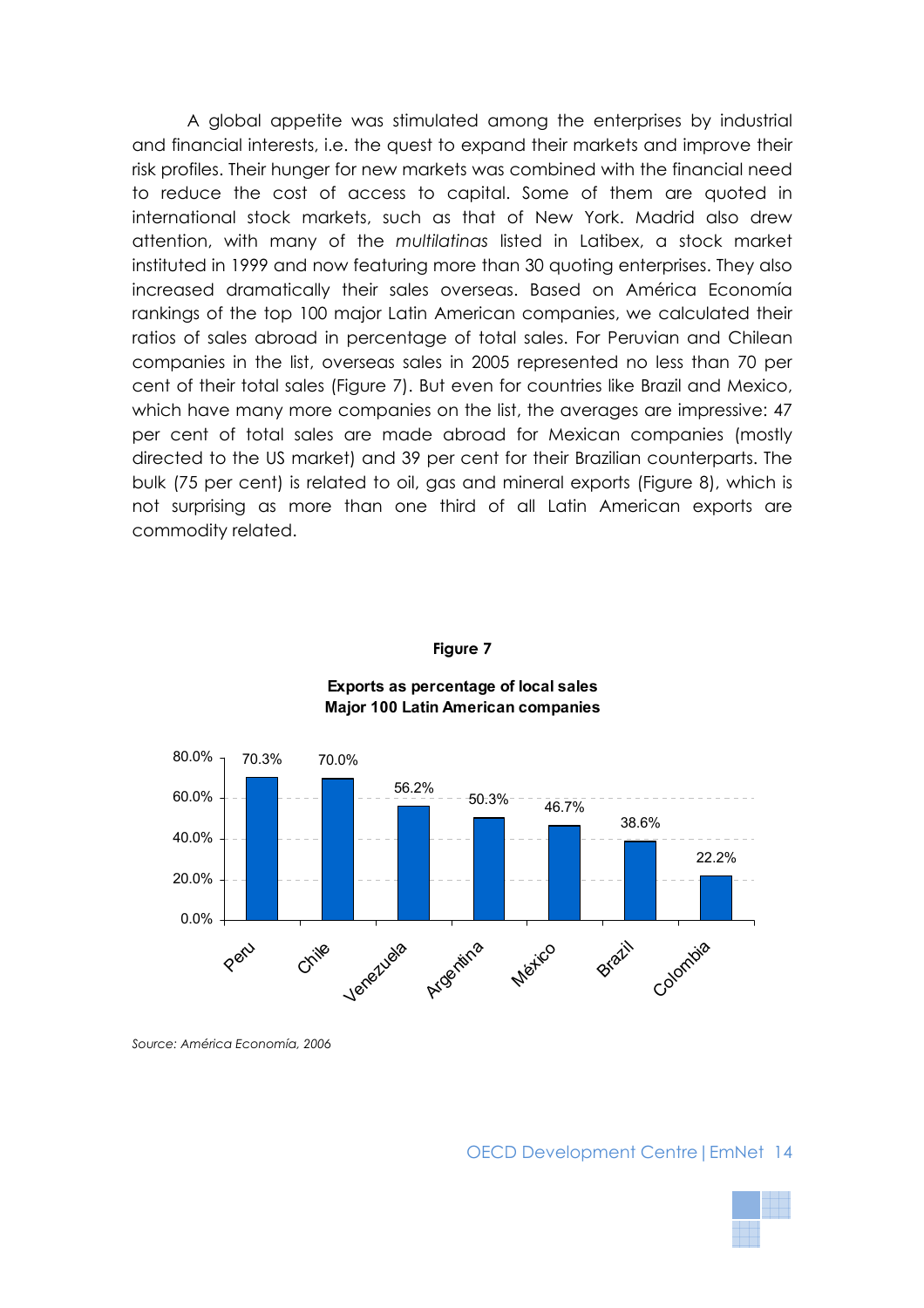#### **Figure 8**



*Source: América Economía, 2006.* 

To understand this process it should be kept in mind that the enterprises' immediate environment was transformed with the massive entrance of foreign competitors over the past decade (some of them Spanish as we saw previously). As a consequence, between 1991 and 2001 the profile of the 500 most important enterprises established in Latin America changed drastically. The number of enterprises under state control decreased enormously, from 20 per cent in 1991 to less than 9 per cent ten years later. During the same period, foreign transnational enterprises staked out significant territory in the region: in 1991 they represented 27 per cent of the continent's 500 most important enterprises; by 2001 they had risen to 39 per cent. This growing competition put pressure on local groups, which traditionally provided products and services for their immediate environment. The most dynamic among them turned to external markets and became *multilatinas*. Some of them directed their globalisation towards given regions of the continent, concentrating on the Mercosur or the Andean zone. Others undertook a pan-regional strategy and some even sought emerging markets in other continents – Africa and Asia – or in the OECD countries, the United States in particular.

Therefore, over the past years Latin American companies multiplied acquisitions, both in home markets and above all abroad, both in Latin America and other emerging or OECD markets. This includes domestic market operations, since at the beginning of the century, acquisitions in Latin America by Latin American firms reached nearly \$110 billion (Table 4). Of this amount, more than \$23 billion were finalised in countries of the region that were not the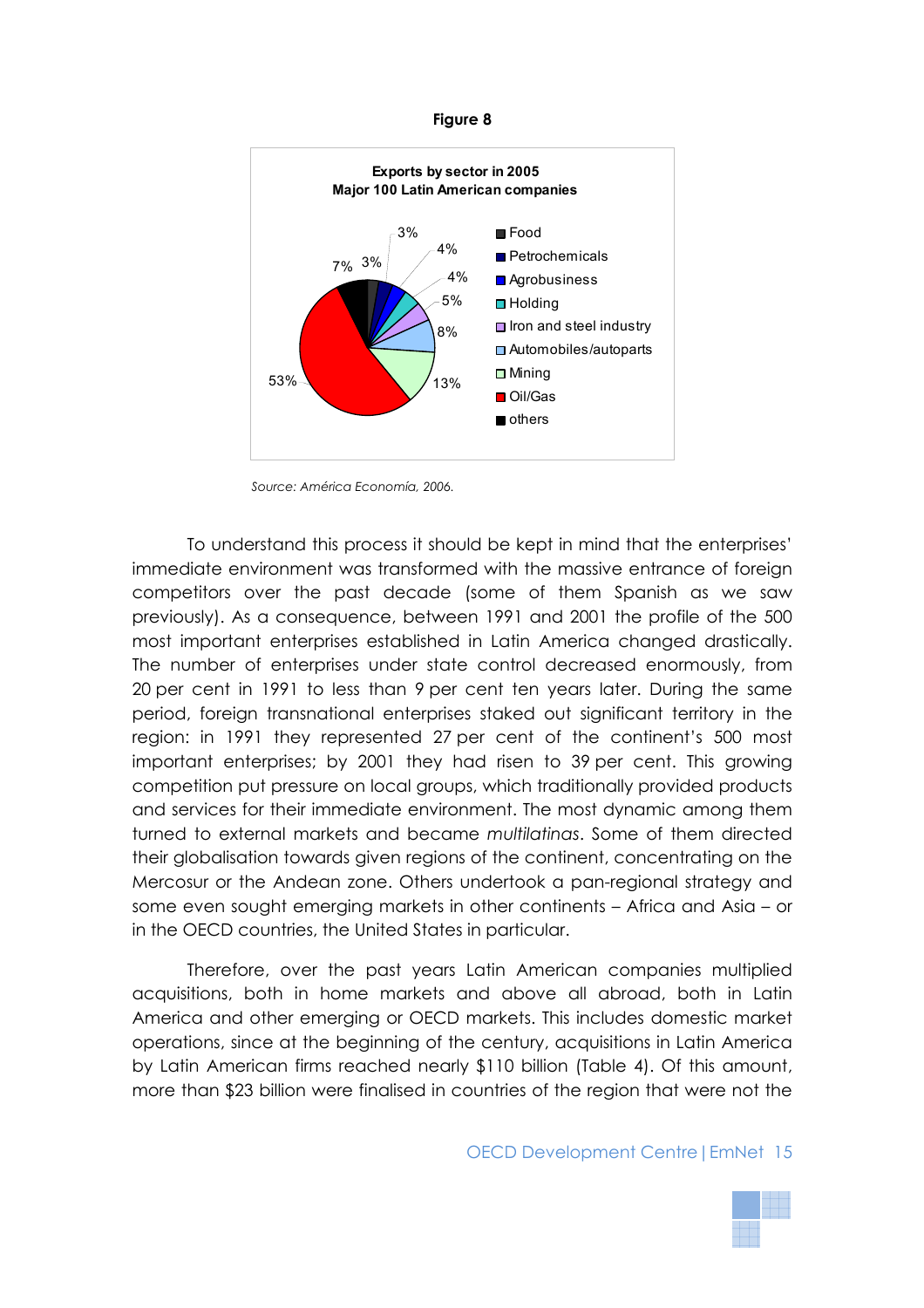home market of the firms. Brazilian and Mexican have been the most active firms in that process (Figure 9).

#### **Acquisitions in Latin America by Latin American companies from 2000-2006 (US\$ million)**

|               | <b>Including</b><br>internal market | <b>Excluding</b><br>internal market |
|---------------|-------------------------------------|-------------------------------------|
| <b>Brazil</b> | 62,809                              | 5,573                               |
| <b>México</b> | 21,658                              | 10,217                              |
| <b>Chile</b>  | 10,829                              | 2,322                               |
| Argentina     | 5,415                               | 3,483                               |
| Colombia      | 4,332                               | 1,161                               |
| <b>Others</b> | 3,249                               | 0,465                               |
| Total         | 108,292                             | 23,221                              |
|               |                                     |                                     |

*Source: Bsed on BBVA Corporate Finance, 2006.*

#### **Table 4 Figure 9**





*Source: Based on BBVA Corporate Finance, 2006.* 

Mexico was the uncontested leader of this process, with pioneering enterprises such as the cement plant Cemex, whose globalisation process is without undoubtedly one of the most outstanding in the continent. Between 1990 and 2006, Cemex became a world leader among emerging multinationals in terms of overseas acquisitions with no less than 40 operations completed during that period. In 2006, just ten years after its international takeoff, Cemex has branches not only in Latin America but also in the United States, England, Spain, Egypt, Indonesia and the Philippines. Present on four continents and with more than \$15 billion invested abroad, the Mexican cement manufacturer is spearheading the globalisation of Latin American multinationals. In 2005, it performed one of the most important transactions ever carried out by an enterprise from the south of the continent with its acquisition of Britain's RMC for close to \$6 billion. With this acquisition, sales in Mexico decreased to 21 per cent of total sales, behind sales in the United States (27 per cent) and even further behind those in Europe, which in 2005 was Cemex's largest market, amounting to nearly 40 per cent of its total sales (Spain totalling 10 per cent and the United Kingdom 10 per cent). The year after the UK acquisition, Cemex repeated its international bet offering \$13 billion for Rinker, the Australian building materials group. If successful, the bid will make Cemex into the leading worldwide company in its sector. It will also be the largest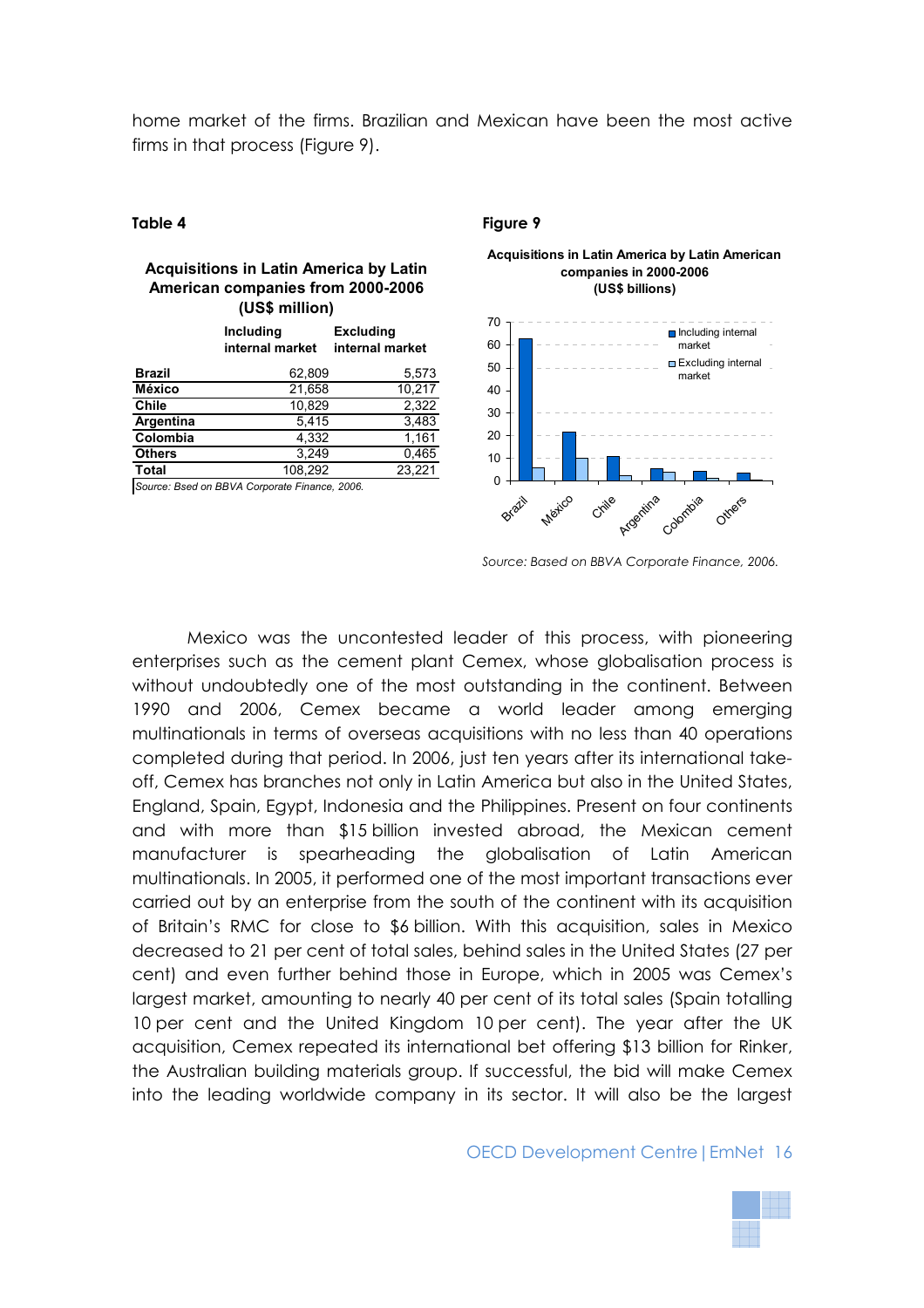acquisition in the building materials industry to date, surpassing Lafarge's \$9.5 billion purchase of Blue Circle in 2001.

These investments abroad brought to light another aspect of the globalisation of the Mexican economy. Not only does Mexico present one of the highest trade-openness rates among the emerging countries, with the international sales of its enterprises achieved mainly in the United States, but a significant number of the enterprises have entered a phase of international activity turned towards a more direct presence in other markets, with significant establishment or acquisitions. The Alfa conglomerate, based in Monterrey, has partnerships and strategic alliances with more than 20 enterprises in the United States, Japan, Europe, South America and Mexico, all of them leaders in their respective fields of activity.

The telecommunications giant Telmex has thus become one of the biggest competitors in telephony in Latin America. Along with its spin-off América Móvil, it has multiplied acquisitions in the region, completing their franchising plan in just a couple of years. In 2005, América Móvil was still franchising in the region. In partnership with Bell Canada Inc. and SBC International, it set up Telecom Americas as the main vehicle for expansion in Latin America. América Móvil today has subsidiaries and joint investments in the telecommunications sector of Guatemala, Ecuador, Argentina, Brazil, Colombia, Venezuela, the United States, Puerto Rico, Mexico and Spain. A number of enterprises also stand out in other sectors for their international activity, like for instance the brewer Grupo Modelo, present in more than 150 countries. Founded in 1945 in the agro-industrial sector, the Bimbo group also stands out today with more than 80 000 employees. In past years, Bimbo has also made a large number of important acquisitions in the United States, where it achieved practically 30 per cent of its net sales in 2005.

Mexican companies have therefore entered into a new phase of expansion, looking for direct presence overseas. This internationalisation dimension complements the initial expansion and is related to the increasing sales abroad. Using the América Economía databases and rankings, we can see that among the major Mexican exports some are reaching significant levels of international sales. For groups like Nemak or Mabe, international sales in 2005 represented respectively 82 per cent and 69 per cent of their total sales. Interestingly some German firms are also leading Mexican based exporters, like DaimlerChrysler or Siemens, with respectively 69 per cent and 35 per cent of their total Mexican production exported abroad.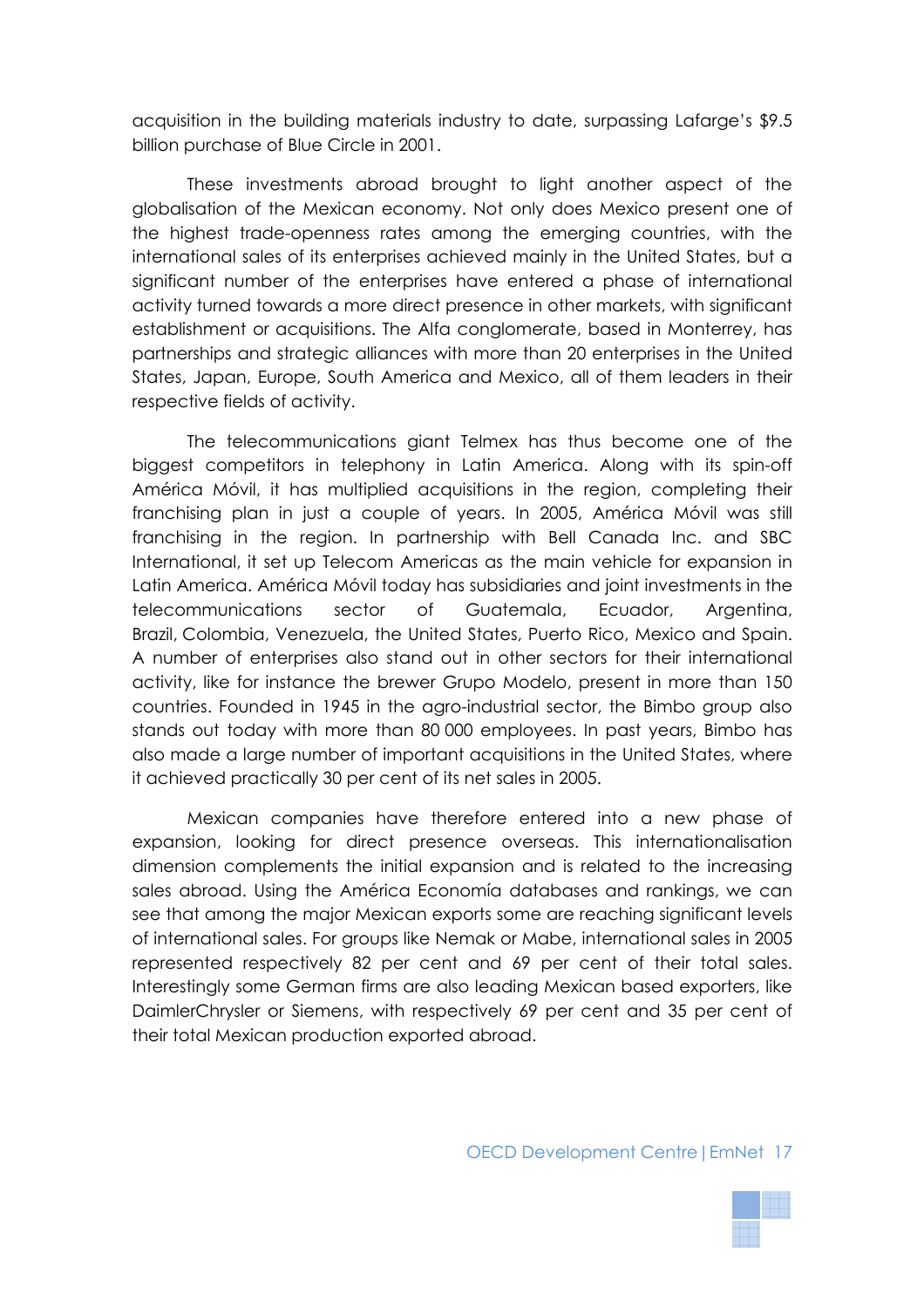



#### **Major Mexican exporters in 2005**

*Source: based on América Economía, 2006.* 

#### **Figure 11**





*Source: based on América Economía, 2006* 

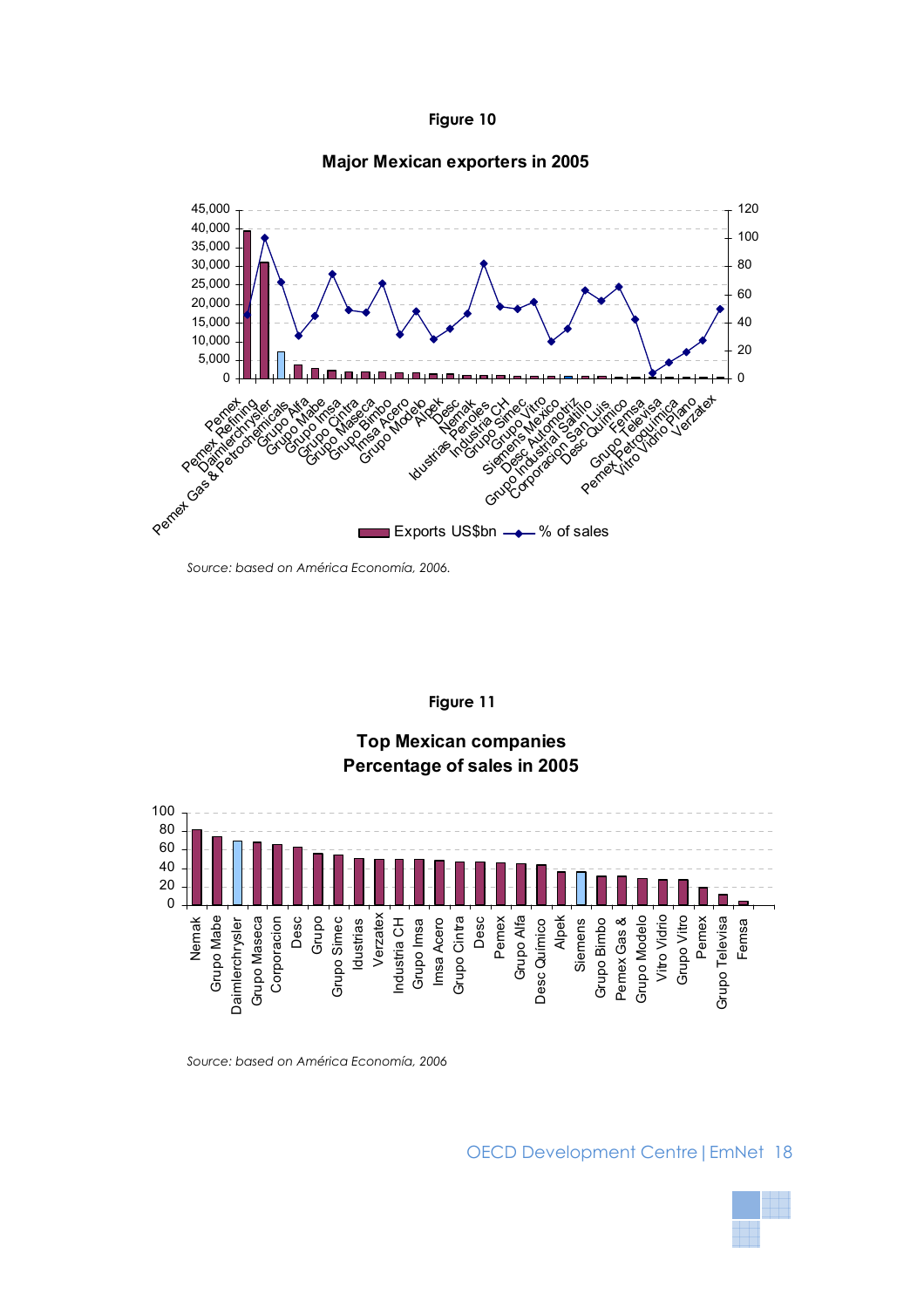#### **Table 5: Major Mexican-based Companies – Exports as share of Sales**

| US\$ billions - 2005     |                |       |  |  |  |  |
|--------------------------|----------------|-------|--|--|--|--|
|                          | <b>Exports</b> | % of  |  |  |  |  |
|                          | US\$bn         | sales |  |  |  |  |
| Pemex                    | 39,297.20      | 45.6  |  |  |  |  |
| Pemex Refining           | 30,897.90      | 100   |  |  |  |  |
| Daimlerchrysler          | 7,049.70       | 69    |  |  |  |  |
| Pemex Gas &              |                |       |  |  |  |  |
| Petrochemicals           | 3,786.50       | 30.4  |  |  |  |  |
| Grupo Alfa               | 2,773.00       | 44.6  |  |  |  |  |
| Grupo Mabe               | 2,098.90       | 74.3  |  |  |  |  |
| Grupo Imsa               | 1,805.40       | 49    |  |  |  |  |
| Grupo Cintra             | 1,732.70       | 47    |  |  |  |  |
| Grupo Maseca             | 1,710.40       | 68.2  |  |  |  |  |
| Grupo Bimbo              | 1,653.60       | 31.3  |  |  |  |  |
| Imsa Acero               | 1,496.40       | 48.3  |  |  |  |  |
| Grupo Modelo             | 1,312.20       | 28.2  |  |  |  |  |
| Alpek                    | 1,150.00       | 35.9  |  |  |  |  |
| Desc                     | 1,073.90       | 46.5  |  |  |  |  |
| Nemak                    | 1,019.00       | 82    |  |  |  |  |
| <b>Idustrias Penoles</b> | 1,018.00       | 51    |  |  |  |  |
| Industria CH             | 753.6          | 49.4  |  |  |  |  |
| Grupo Simec              | 673.8          | 54.8  |  |  |  |  |
| Grupo Vitro              | 607.9          | 26.8  |  |  |  |  |
| <b>Siemens Mexico</b>    | 539.2          | 35.2  |  |  |  |  |
| Desc Automotriz          | 498            | 63    |  |  |  |  |
| Grupo Industrial         |                |       |  |  |  |  |
| Saltillo                 | 494.9          | 55.3  |  |  |  |  |
| Corporacion San          |                |       |  |  |  |  |
| Luis                     | 422.2          | 65.6  |  |  |  |  |
| Desc Químico             | 414            | 42.6  |  |  |  |  |
| Femsa                    | 395.1          | 4     |  |  |  |  |
| Grupo Televisa           | 355            | 11.6  |  |  |  |  |
| Pemex                    |                |       |  |  |  |  |
| Petroquímica             | 354.3          | 18.9  |  |  |  |  |
| Vitro Vidrio Plano       | 312.3          | 27    |  |  |  |  |
| Verzatex                 | 309.1          | 49.6  |  |  |  |  |

*Source: based on América Economía, 2006* 

In Brazil, the major groups are also moving into a second phase in the globalisation arena. In the past few years, there has been a significant increase in their sales volume outside of the country. As in the case of Mexico, some of the biggest Brazilian based exporters and foreign companies like Volvo from Sweden, which sells abroad nearly 50 per cent of its Brazilian based production, General Motors, Cargill and Caterpillar from the US, Fiat and Pirelli from Italy, Renault from France or Bosch and Volkswagen from Germany increased their sales abroad(Figure 12).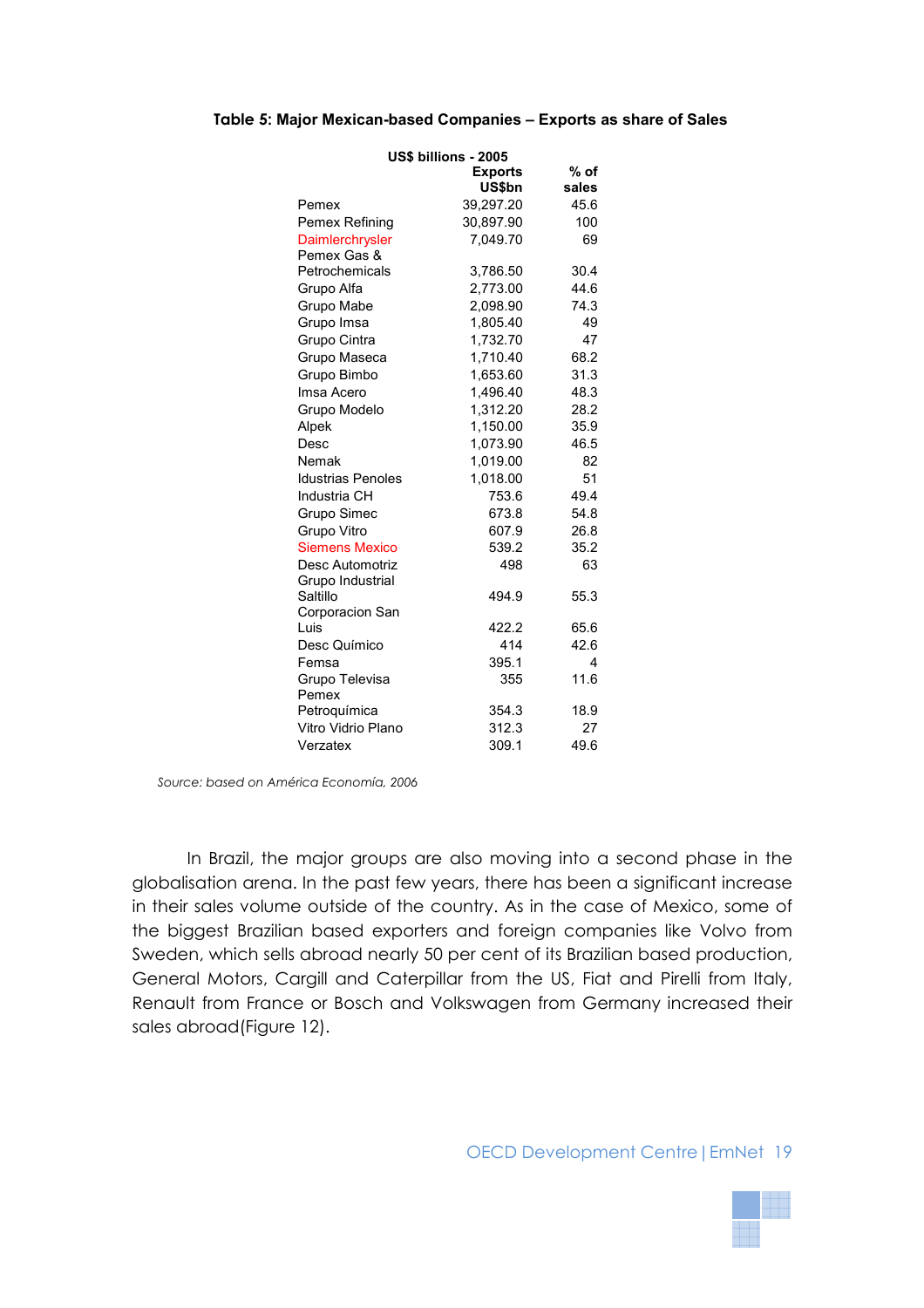#### **Figure 12**



**Top Brazilian companies Percentage of sales in 2005**

*Source: based on América Economía, 2006.* 

|                        | US\$ billions - 2005 |        |                                    |                |              |
|------------------------|----------------------|--------|------------------------------------|----------------|--------------|
|                        |                      | $%$ of |                                    |                |              |
|                        | <b>Exports</b>       | sales  |                                    |                |              |
| Petrobras              | 7.585.5              | 13     | <b>Robert Bosch</b>                | 742.0          | 43.3         |
| CIA. Vale de Rio       |                      |        | Copersucar                         | 681.4          | 35.2         |
| Doce                   | 4,817.2              | 33.2   | <b>Fiat Automóveis</b>             | 620.5          | 14.5         |
| Oderbrecht             | 3,306.9              | 39.7   | Seara Alimentos                    | 616.4          | 59.1         |
| Embraer                | 3,266.6              | 83.7   | Petrobras                          |                |              |
| Cargill                | 2,556.5              | 45.4   | Distribuidora                      | 542.8          | 3.3          |
| <b>Bunge Alimentos</b> | 2.328.9              | 46.6   | Shell                              | 515.9          | 7.7          |
| Volkswagen             | 2,136.9              | 30.7   | <b>Siemens Brasil</b>              | 479.3          | 17.9         |
| Grupo Votorantim       | 1.600.0              | 19.6   | Suzano                             | 455.8          | 38.3         |
| <b>General Motors</b>  | 1.570.2              | 24.3   | Acesita                            | 437.3          | 32           |
| Sadia                  | 1,381.2              | 44.2   | Alunorte                           | 422.3          | 66.9         |
| Gerdau Açominas        | 1,312.5              | 30.5   | Caraiba Metais                     | 410.3          | 48.3         |
| Daimlerchrysler        | 1.302.4              | 32.9   | <b>CBA</b><br><b>Pirelli Pneus</b> | 368.0<br>365.1 | 37.4<br>31.1 |
| <b>CST</b>             | 1.188.0              | 51.3   | Coamo                              | 351.1          | 31.5         |
| <b>ADM</b>             | 1,156.5              | 55.1   | Renault                            | 350.3          | 36           |
| <b>MBR</b>             | 1,078.9              | 63.8   | Embraco                            | 340.4          | 39.6         |
| Samarco Mineraçao      | 986.6                | 92.9   | Copesul                            | 313.2          | 13.1         |
| Caterpillar            | 980.4                | 37.8   | <b>WEG</b>                         | 308.2          | 28.7         |
| Pedirgao               | 928.2                | 42.2   | Souza Cruz                         | 298.8          | 18.8         |
| <b>Braskem</b>         | 880.7                | 15.8   |                                    |                |              |
| Aracruz Celulose       | 828.2                | 58.2   |                                    |                |              |
| <b>CSN</b>             | 799.0                | 18.6   |                                    |                |              |
| Albrás                 | 768.5                | 91.50  |                                    |                |              |
| Volvo                  | 751.7                | 49.9   |                                    |                |              |

#### **Table 6: Major Brazilian-based Companies – Exports as share of Sales**

*Source: based on América Economía, 2006.* 

#### OECD Development Centre|EmNet 20

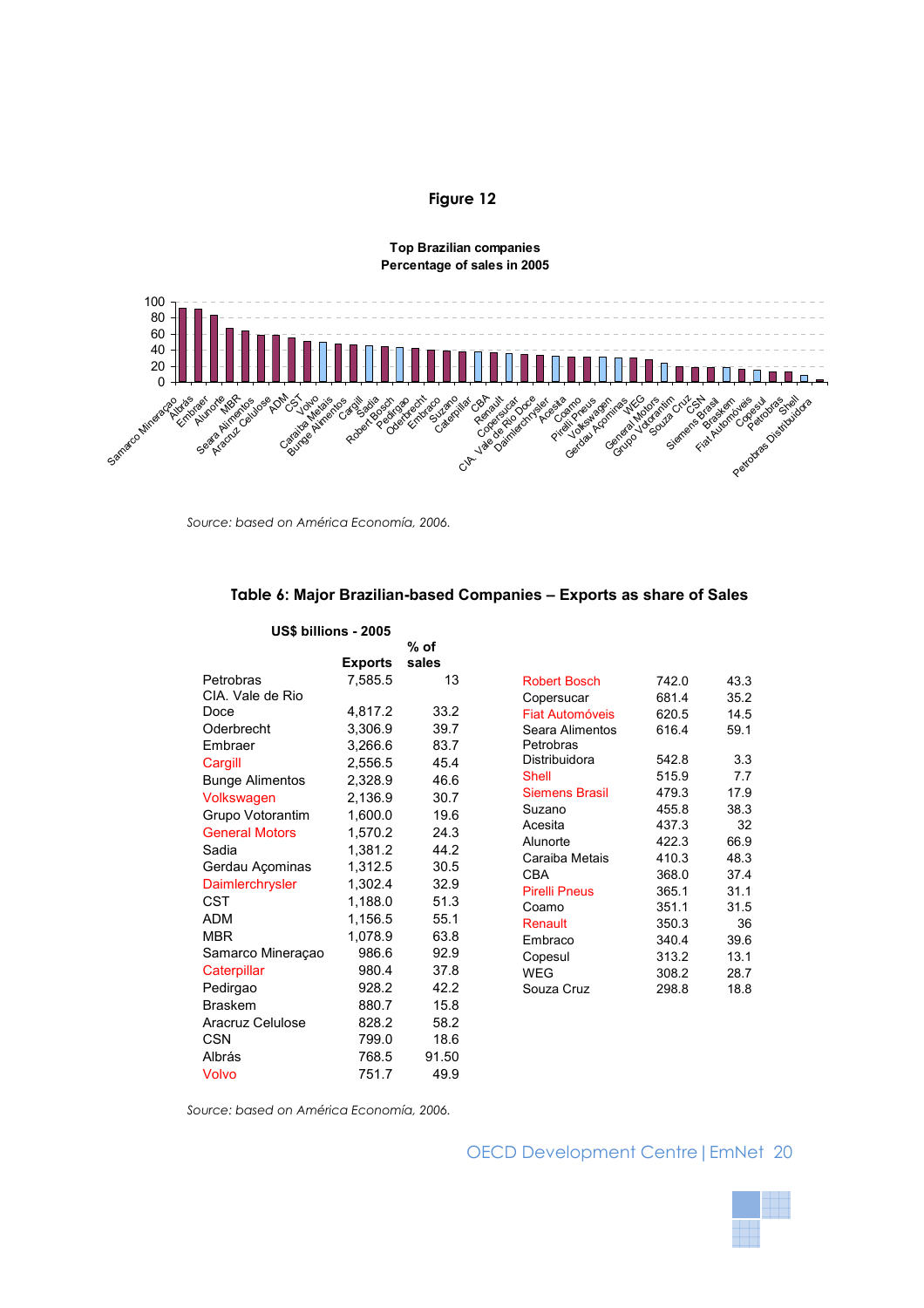In 2005, the aeronautical group Embraer achieved 84 per cent of its sales abroad, while Aracruz Cellulose, another of the country's export champions with more than 60 per cent of its production exported outside of Latin America, made sales essentially in Europe, North America and Asia. In the steel sector, Gerdau carried out 31 per cent of its total sales outside of Brazil and the leading enterprise in the mining sector, CVRD, 33 per cent. Even the oil enterprise Petrobrás has become a major exporter, achieving 11 per cent of its total sales abroad and starting exploration and production operations in the United States, Mexico, Venezuela, Colombia, Ecuador, Peru, Bolivia, Nigeria and Angola. The agro-industrial sector, one of the most dynamic in the country, features a number of outstanding groups such as Sadia, which exports to more than 65 different countries, including Russia, Japan and countries in the Middle East, invoicing nearly half of their sales abroad (44 per cent). Like Sadia, other groups are succeeding in increasing and diversifying their exports. This is the case of the petrochemical enterprise Braskem: Europe and Latin America receive 20 per cent each of its exports, with 50 per cent going to North America.



*Source: based on América Economía, 2006*.

Nonetheless, all of these groups are moving beyond the mercantile phase and on to significant investment operations abroad. The strategies reflect two broad purposes. Like the pioneering Cemex, the groups are seeking OECD Development Centre|EmNet 21

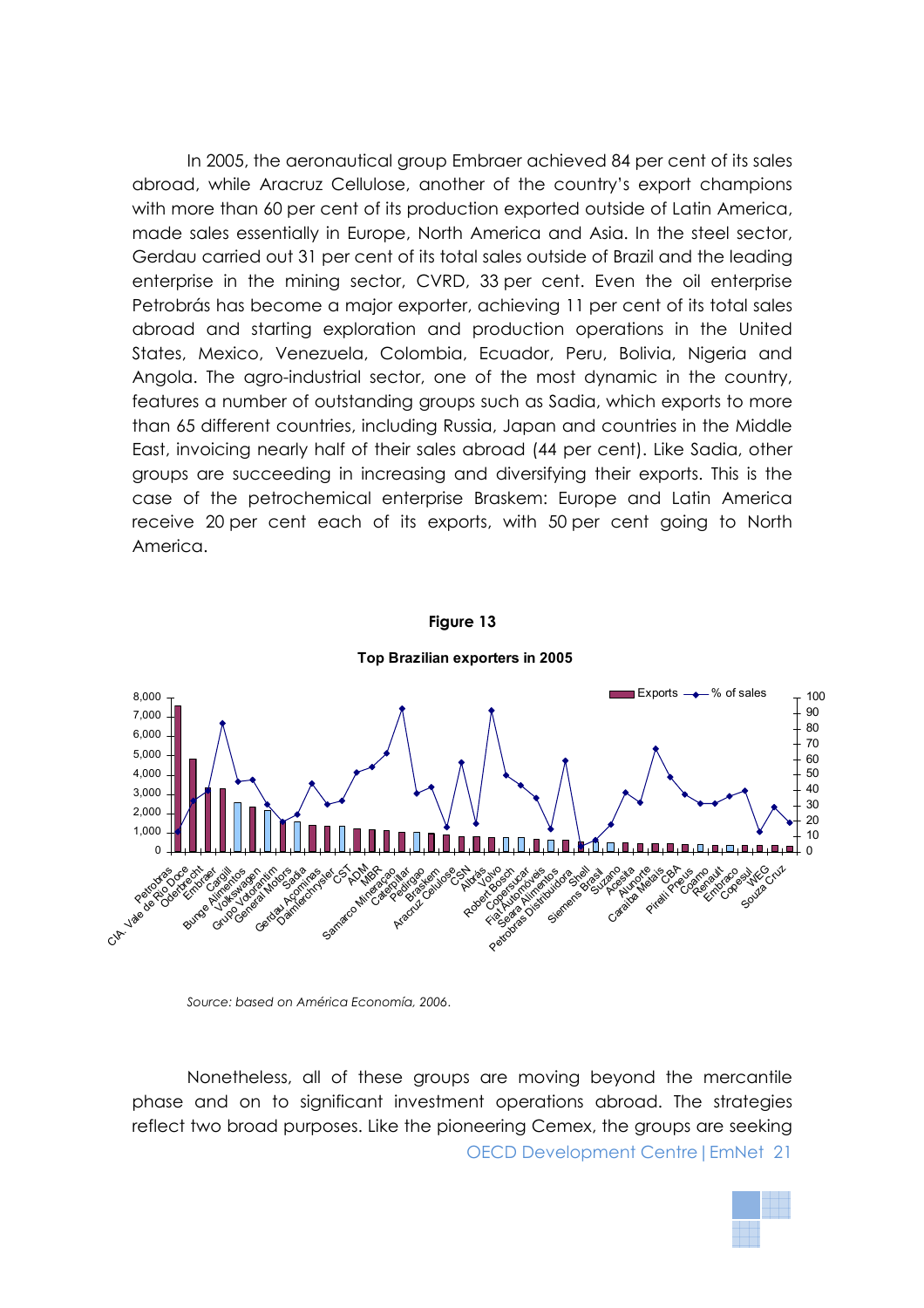on the one hand to enlarge their market of operations by staking out positions in other emerging, mainly Latin American countries. On the other hand, from a more strategic point of view, they are also seeking to stake out positions in OECD countries or to boost their investment grade in order to improve not only their industrial profile but also their financial one and reduce their capital costs.

In 2005, the steel producer Gerdau continued down this line of action, building up its acquisitions and purchasing 40 per cent of Spain's Sidenor by the end of the year. A century-old enterprise, Gerdau was able to establish important positions not only in Latin America (Brazil, Chile, Argentina, Colombia and Uruguay) but also in North America (the United States and Canada), thus improving not only its industrial profile but also its financial one. In the transport equipment sector, Marco Polo, the leading enterprise in Brazil for buses, has also started down the road of global establishment. With its international income amounting to half of the total, the enterprise now owns manufacturing units not only in Brazil, but also in Argentina, Colombia, Mexico, Portugal and South Africa, exporting to more than 60 countries, among which are France, England, Germany, Spain, Portugal, The Netherlands, Mexico, Argentina and Saudi Arabia.

Other prominent examples are Brazilian conglomerates such as Votorantim or the giant CVRD. Votorantim, one of the major companies in Latin America, took the path of investments abroad, diversifying to the OECD countries through acquisitions in the cement sector in the United States and Canada. Another large group that has diversified and moved into strong international activity is Odebrecht. Present in four continents, with diversified sales across 50 countries, the group now gets more than one-third of its income from abroad. In 2005, CVRD, the fourth enterprise worldwide in the mining sector, writes up 90 per cent of its invoices in dollars and 70 per cent of its income comes from abroad (30 percent from Europe and another 30 per cent from Asia, China and Japan in particular). In the past few years, it has made acquisitions and established itself in the United States, Canada, France, Bahrain and Norway. It has also started an ambitious plan to develop a global portfolio of exploration projects embracing three continents (beginning notably in Peru, Argentina, Gabon, Mozambique and Australia). Otherwise, Asia (China in particular) has become one of the group's main areas for trade expansion. Its stock structure is also largely international, with 70 per cent of the enterprise's shares in the hands of non-residents of Brazil. In 2006, the company undertook a major development with the acquisition of the Canadian based company, Inco, for a record \$17 billion.

Aeronautics is another sector featuring a Brazilian enterprise with extensive international presence, the *multilatina* Embraer. As previously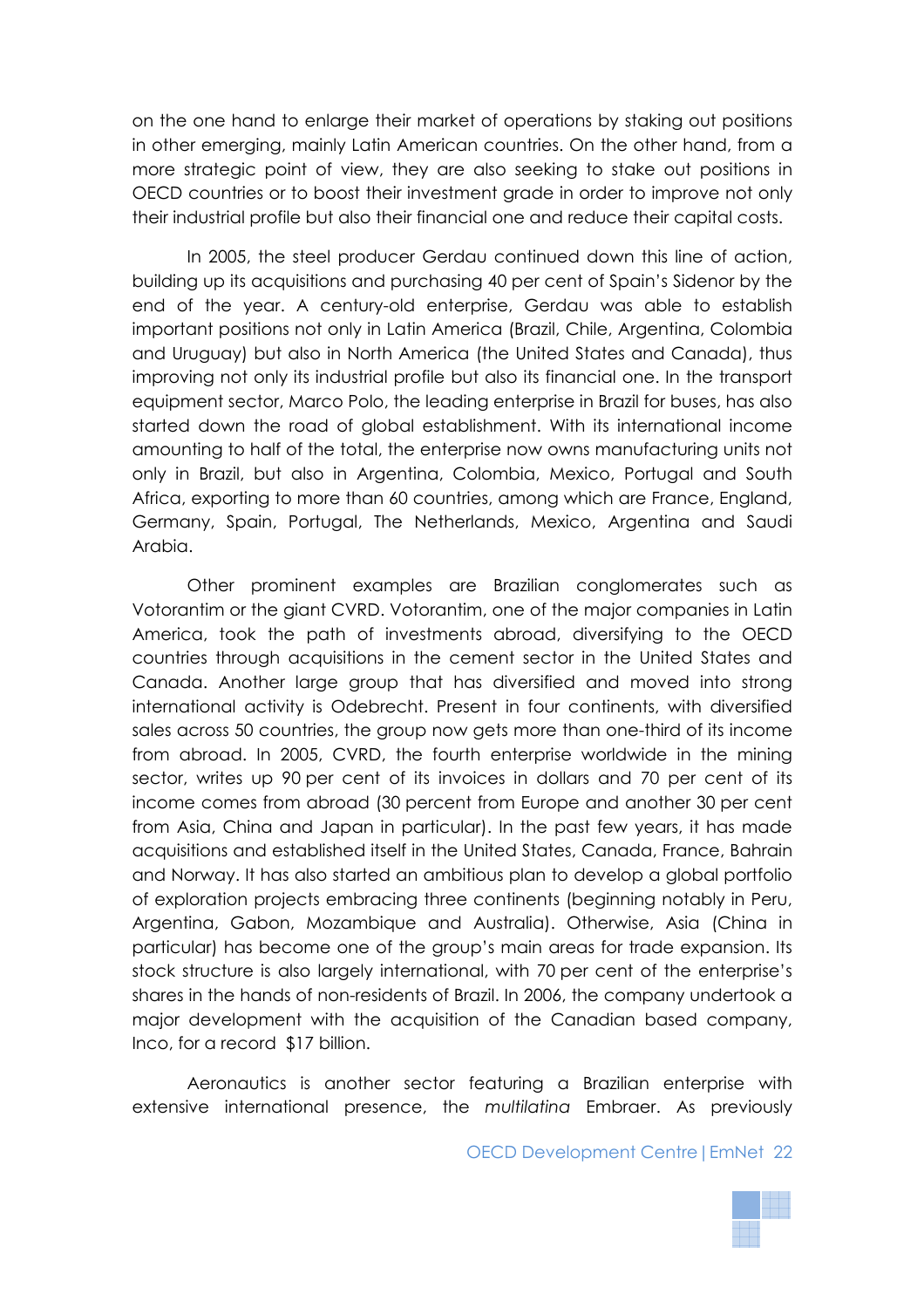mentioned, Embraer is the second most important Brazilian exporter. It has also become an enterprise emblematic of the country: an international leader, like its Canadian competitor Bombardier, but from an emerging country. Founded in 1969 by the Brazilian government then seeking international prestige, the enterprise was privatised in 1994 (a conglomerate of European enterprises led by Dassault Aviation and EADS has a 20 per cent share in it). Today it employs a staff of 15 000. By mid 2006, Brazil's Embraer, the world's No. 4 commercial aircraft maker, signed a deal with the Chinese airline HNA Group for 100 jets valued at \$2.7 billion, its biggest order to date in China. At about the same time, Embraer also said it would significantly boost its technical support network in the Asian-Pacific region, creating a parts logistics centre and installing a full flight simulator for its jets starting from the second half of 2007.

#### **Back to the Future:**

### **What are the drivers of this multilatinas investment boom and will it last?**

Before answering these questions it is important to stress that the Latin American trend described above is not unique. We are witnessing a major emergence of new multinationals arising from home-based emerging markets. Outward investments and more generally South-South flows from emerging markets are on the rise. In the case of foreign direct investments, South-South flows represented in 2005 more than 30 per cent of all FDI flows that went to developing countries.



# **Figure 14**



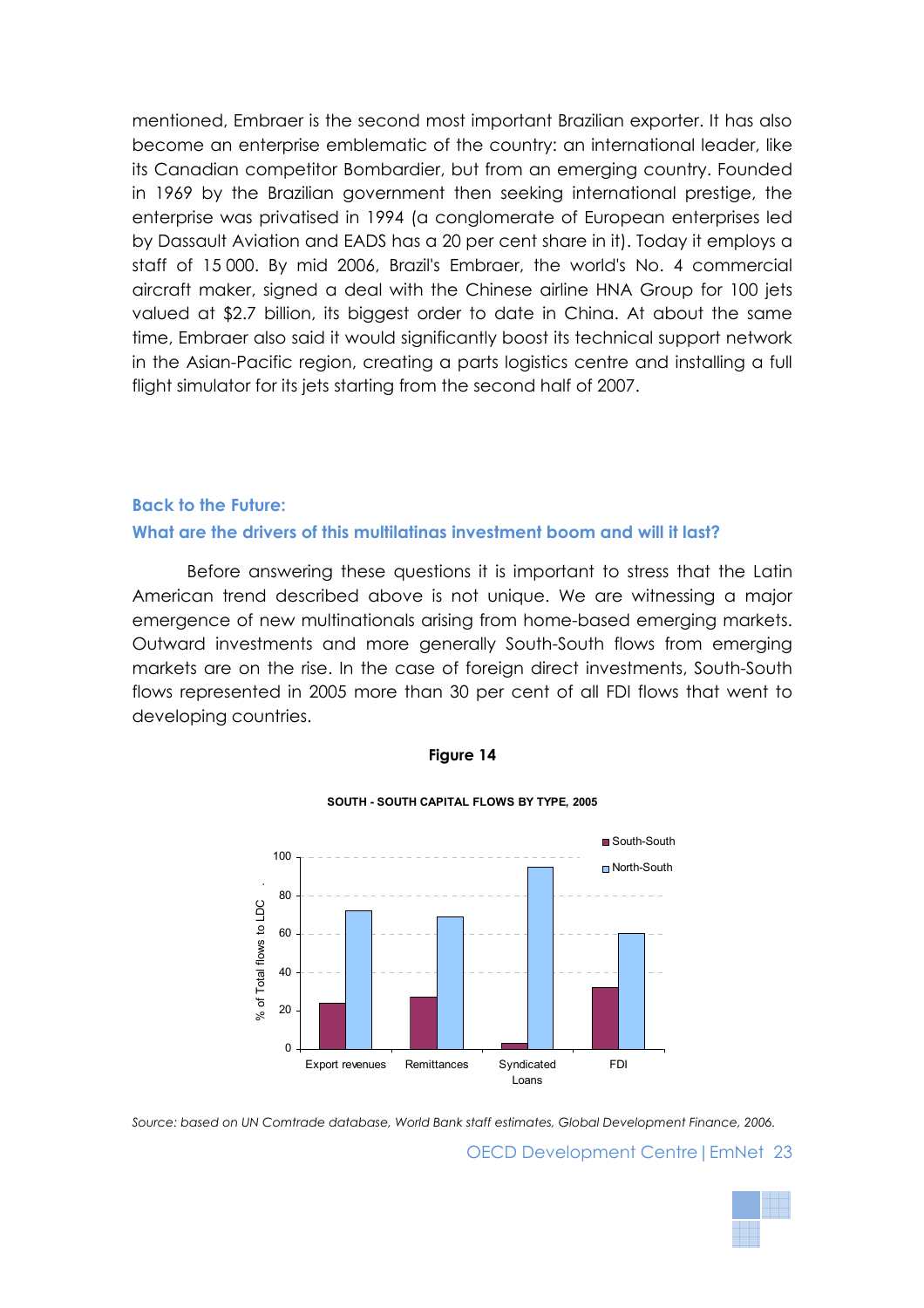





The recent string of high-profile, cross-border mergers and acquisitions involving Chinese or Indian companies as acquirers is symbolic of this new global emergence. According to The Boston Consulting Group, who identified the top 100 emerging multinationals, China totalled 44 firms in this selective ranking, followed by India (21), Brazil (11) and Mexico (6). Latin America has a total of 18 companies in the list, far behind Asia (70) but ahead of other regions (12 more companies are located in very different countries like Egypt, Russia, South Africa or Turkey).

As regards India and China, energy needs and domestic competition are key drivers of overseas expansion. In the case of China, the aim to create national champions is also acting as an accelerator. As stressed in a previous report by Deutsche Bank Research, Chinese global champions are in the making, with the flow of overseas investments from these companies increasing year after year<sup>[3](#page-23-0)</sup>. All in all, according to Boston Consulting Group, since 1986 Chinese firms realised more than 220 transactions in overseas expansion, with a total value of about \$18 billion<sup>[4](#page-23-1)</sup>. Importantly, Latin America is on the radar screens of Chinese companies: in 2005 the region was the second recipient of Chinese FDI, after Asia (the previous year it was ahead of Asia).

 $\overline{a}$ 



*Source: based on UN Comtrade database, World Bank staff estimates, Global Development Finance, 2006.* 

<span id="page-23-0"></span><sup>3</sup> See Deutsche Bank Research, August 2006.

<span id="page-23-1"></span><sup>4</sup> See Boston Consulting Group, May 2006a.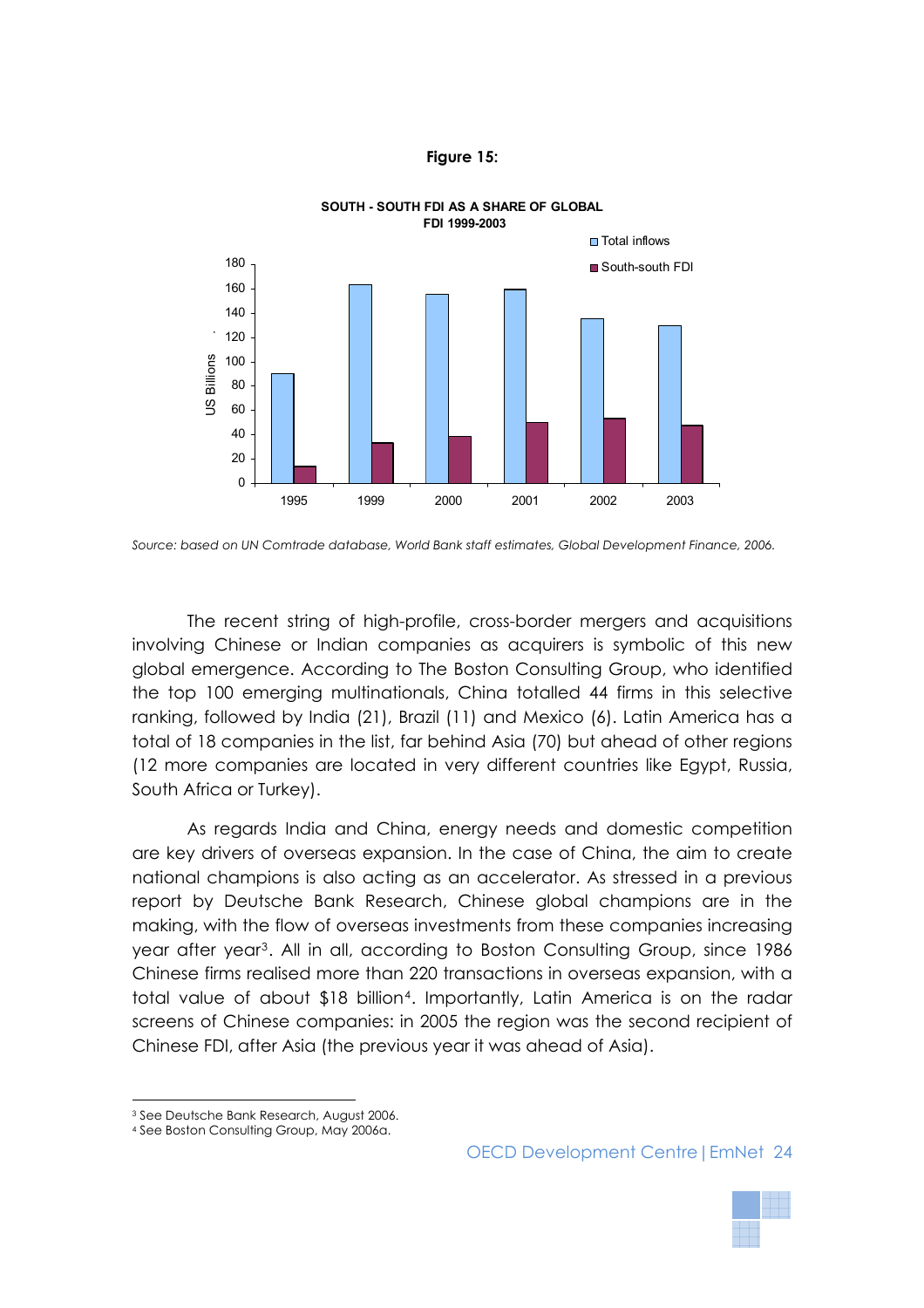#### **Figure 16:**



# **FDI FROM CHINA BY REGION, 2005**

*Source: based on China's official data, 2006.* 

The case of India is even more spectacular. Some Indian companies have already been heavily oriented towards overseas markets. Indian software groups like Tata Infosys, Consultancy Services (TCS) and Wipro already generate respectively 98 per cent, 90 per cent and 80 per cent of their revenues from markets outside India. The connection with Latin America is also important as some of these companies are setting up development centres in time zones close to their major markets, with Latin America servicing the US and local markets. But Indian companies also started to invest heavily abroad (TCS for example has 1 100 employees in Brazil and 250 in Uruguay). In 2006, we have been witnessing an overseas investment boom from Indian companies: with Tata Steel's attempted takeover of Corus (a record for overseas acquisition by an Indian company) they reached a record level of nearly \$16 billion, an amount surpassing the FDI inflows in the country. Without the Tata Steel – Corus deal, Latin America attracted 43 per cent of this Indian FDI, basically in commodity-related sectors, oil, minerals and gas, with Brazil, Colombia and Bolivia being the major recipients. It is also interesting to see that the bid on Corus by Tata Steel has stimulated another bidder…from Latin America. Concretely, CSN from Brazil also launched a cash bid of \$10 billion for the Anglo-Dutch steelmaker, leaving emerging multinationals as the sole pretenders, while at the same time another emerging giant, Eras Group from Russia, was bidding another \$2.3 billion for US Oregon.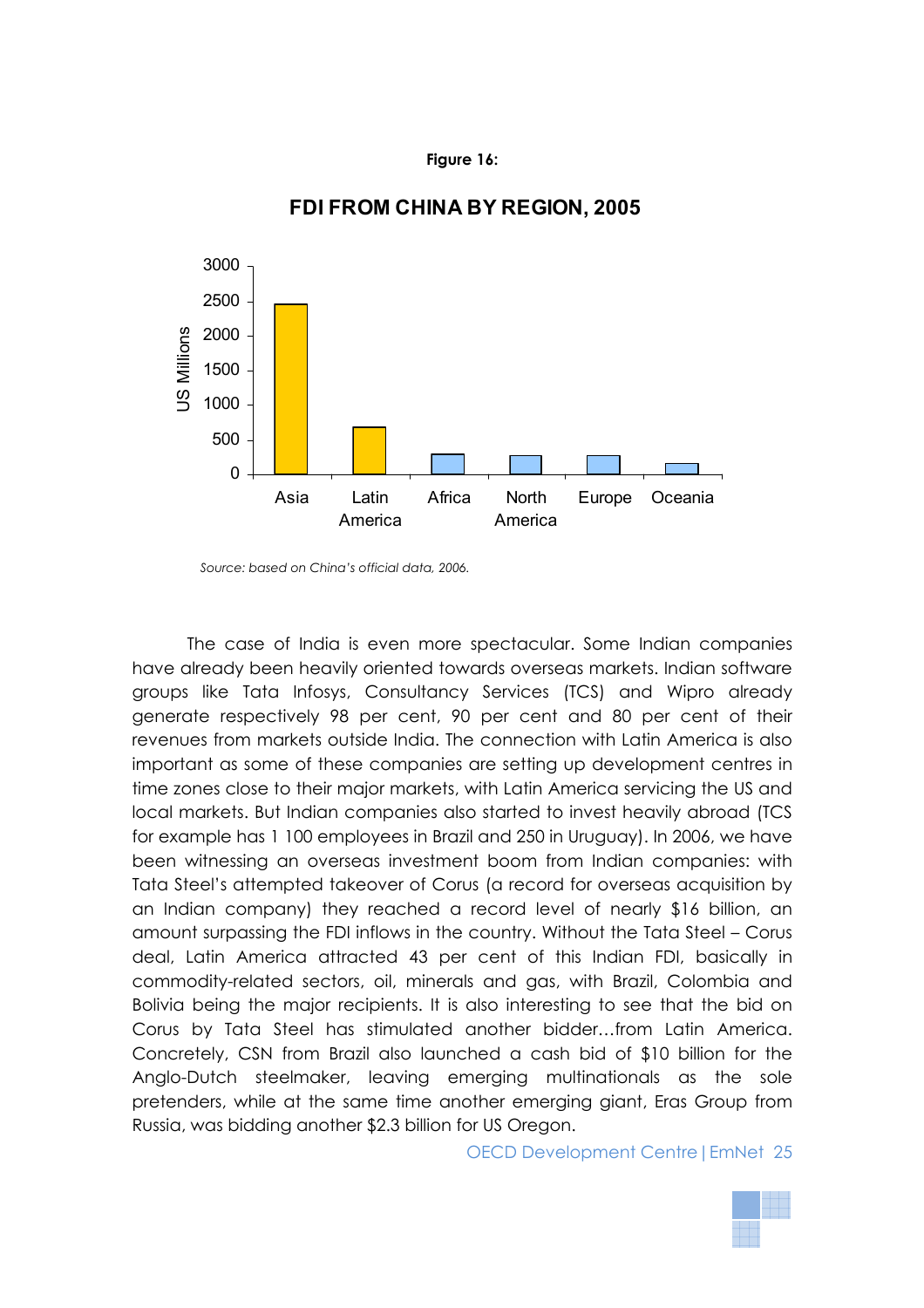#### **Figure 17: Major Indian Companies – Revenue by region**



**INFOSYS REVENUE BY REGION (Rupees bn)**



*Source: Based on corporate annual reports, 2006.* 

| Table 7                 |  |  |  |  |  |
|-------------------------|--|--|--|--|--|
| Indian FDI Boom in 2006 |  |  |  |  |  |

| <b>Target</b>                   | <b>Nationality</b> | Acquirer                            | Deal Value (\$m) |
|---------------------------------|--------------------|-------------------------------------|------------------|
| Corus                           | UK/NL              | <b>Tata Group</b>                   | 7700             |
| Oil & Gas Assets (Campos Basin) | Brazil             | Oil & Natural Gas Corp              | 1670             |
| Omnimex de Colombia             | Colombia           | Oil & Natural Gas Corp: China Group | 850              |
| Oil & Gas Assets (Brazil)       | Brazil             | <b>ONGC Videsh</b>                  | 820              |
| Greater Nile Petroleum (25%)    | Sudan              | Oil & Natural Gas Corp              | 783              |
| Glaceau (30%)                   | US.                | Tata tea                            | 677              |
| Shell Development Angola        | Angola             | Oil & Natural Gas Corp              | 600              |
| Oil & Gas Assets (Syria)        | Syria              | Oil & Natural Gas Corp: China Group | 581              |
| Betapharm Arzneimittel          | Germany            | Dr Reddy's Lab                      | 572              |
| Hansen Transmissions            | <b>Belgium</b>     | Suzion Energy                       | 562              |
| Eve Holding                     | <b>Belgium</b>     | Suzion Energy                       | 548              |
| Terapia                         | Rumania            | Ranbaxy                             | 324              |
| <b>Total</b>                    |                    |                                     | 15687            |

*Source: Estimations based on Dealogic and Financial Times, 2006.* 

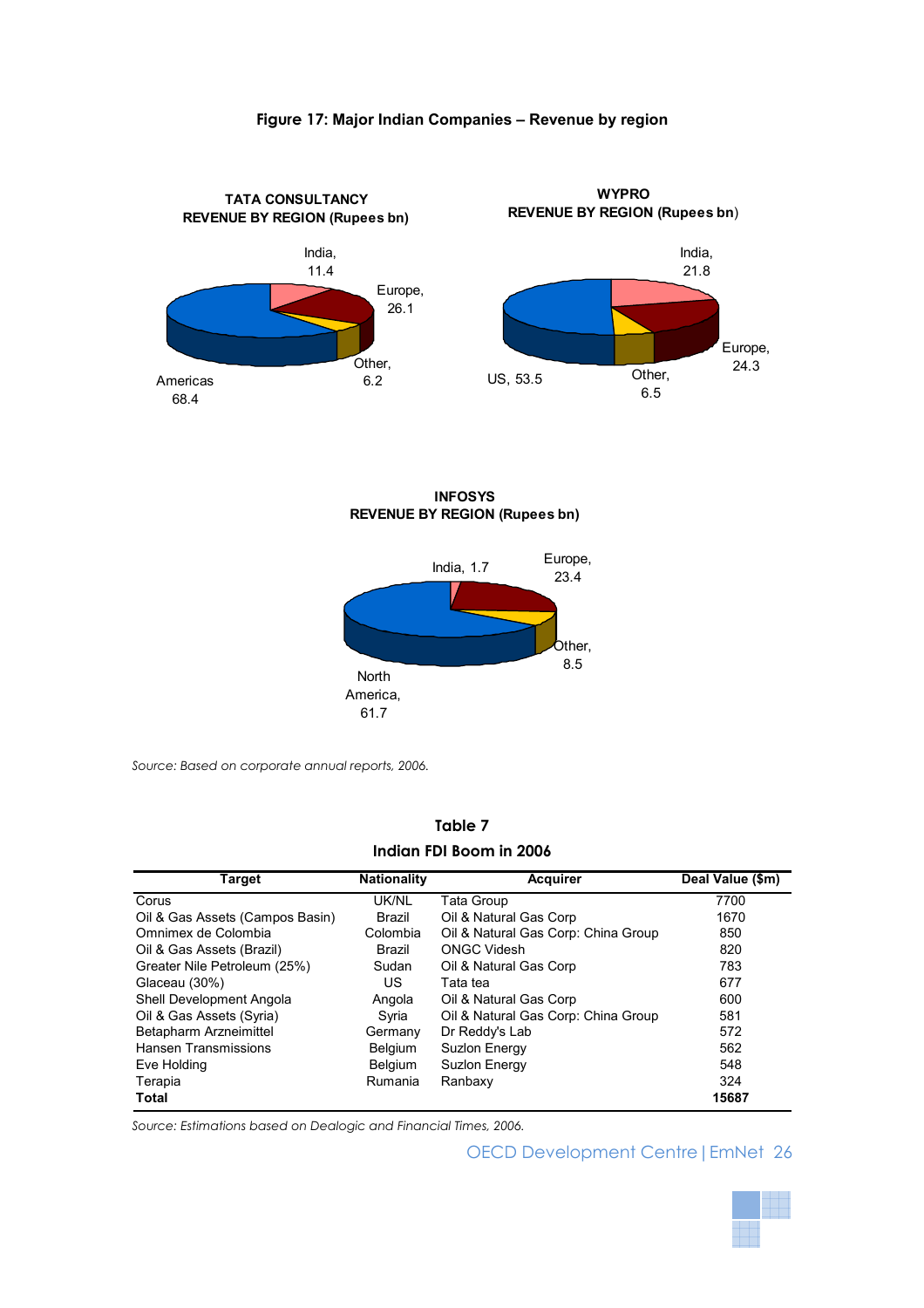

# **RECENT INDIAN INVESTMENTS 2006 (EXCLUDING CORUS-TATA DEAL)**



*Source: Estimations based on Dealogic and Financial Times, 2006.* 

FDI from emerging countries is on the rise. Latin American multinationals are also part of this new dynamic, and the trend will continue in the future if the current conditions and incentives are maintained. As we can see in figures 19 and 20, Latin America has been a key recipient of foreign direct investment but is also becoming an increasing overseas investor. Since the year 2000, Brazilian companies have been investing overseas an average of more than \$3 billion per year, according to the Brazilian official statistics which calculate outward net flows. In 2004, in part because of the merger between Brazilian Ambev and Belgium Interbrew companies, they reached a record of \$9.5 billion. The following year they returned to a more common pattern (\$2.5 billion). But in 2006, they will reach a record high: solely with the CVRD takeover of Inco for an all cash bid of \$19 billion, total Brazilian overseas FDI will more than double the previous record year. Mexico is following the same pattern, with the boom of Mexican FDI abroad also being very recent. Until the 2000s there was practically no overseas investment by Mexican companies, but since 2000, FDI abroad also averaged \$3 billion per year. In 2005 it reached a record of nearly \$6.2 billion according to official Mexican figures. In 2006, this amount will be greatly exceeded: with the sole operation of Cemex on Rinker (\$13 billion), Mexican FDI abroad will more than double.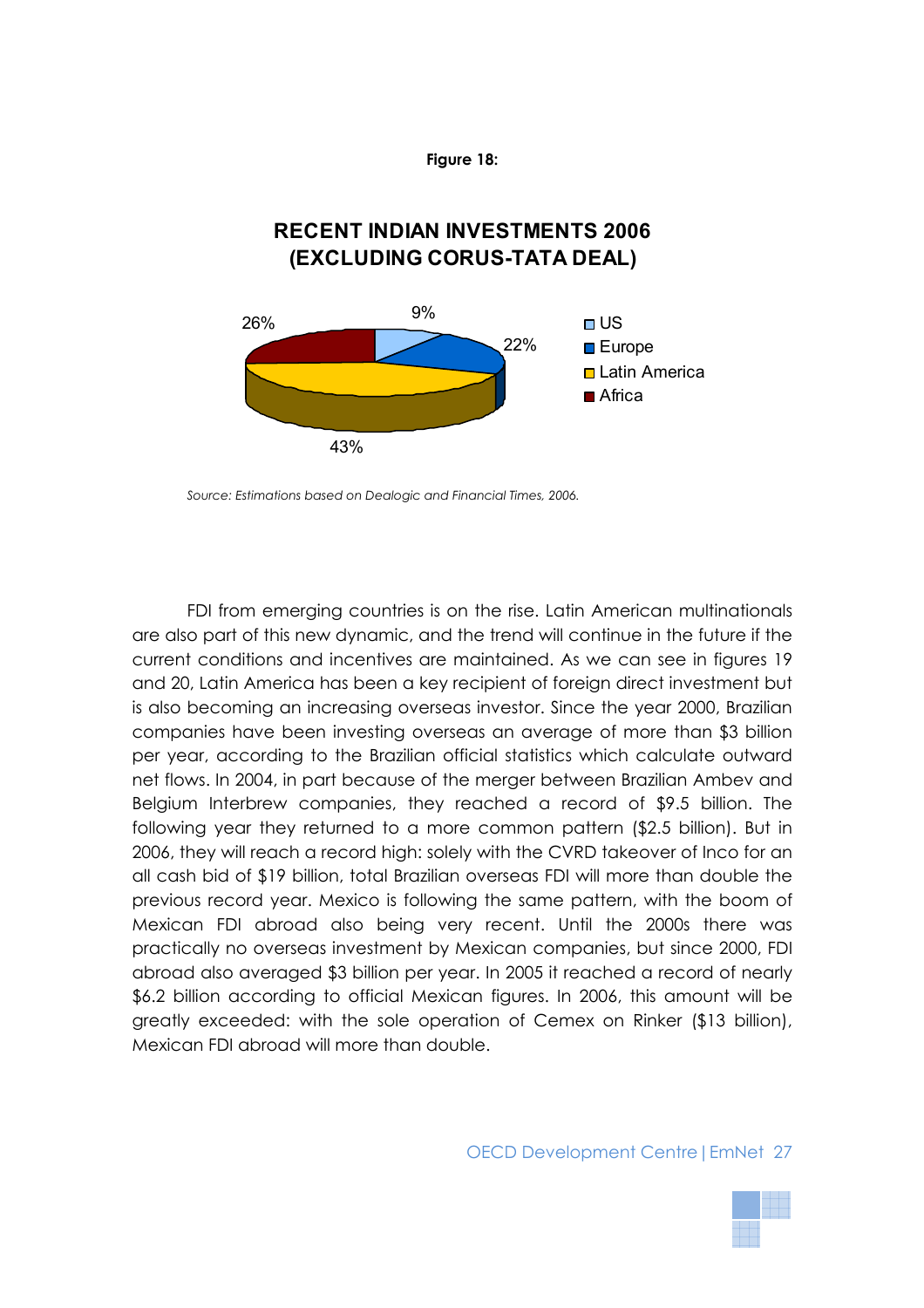#### **Figure 19:**

**Latin America and the Caribbean Inflows**



*Source: based on UNCTAD, 2006.* 

#### **Figure 20:**

**Latin America and the Caribbean Outflows**



*Source: based on UNCTAD, 2006.*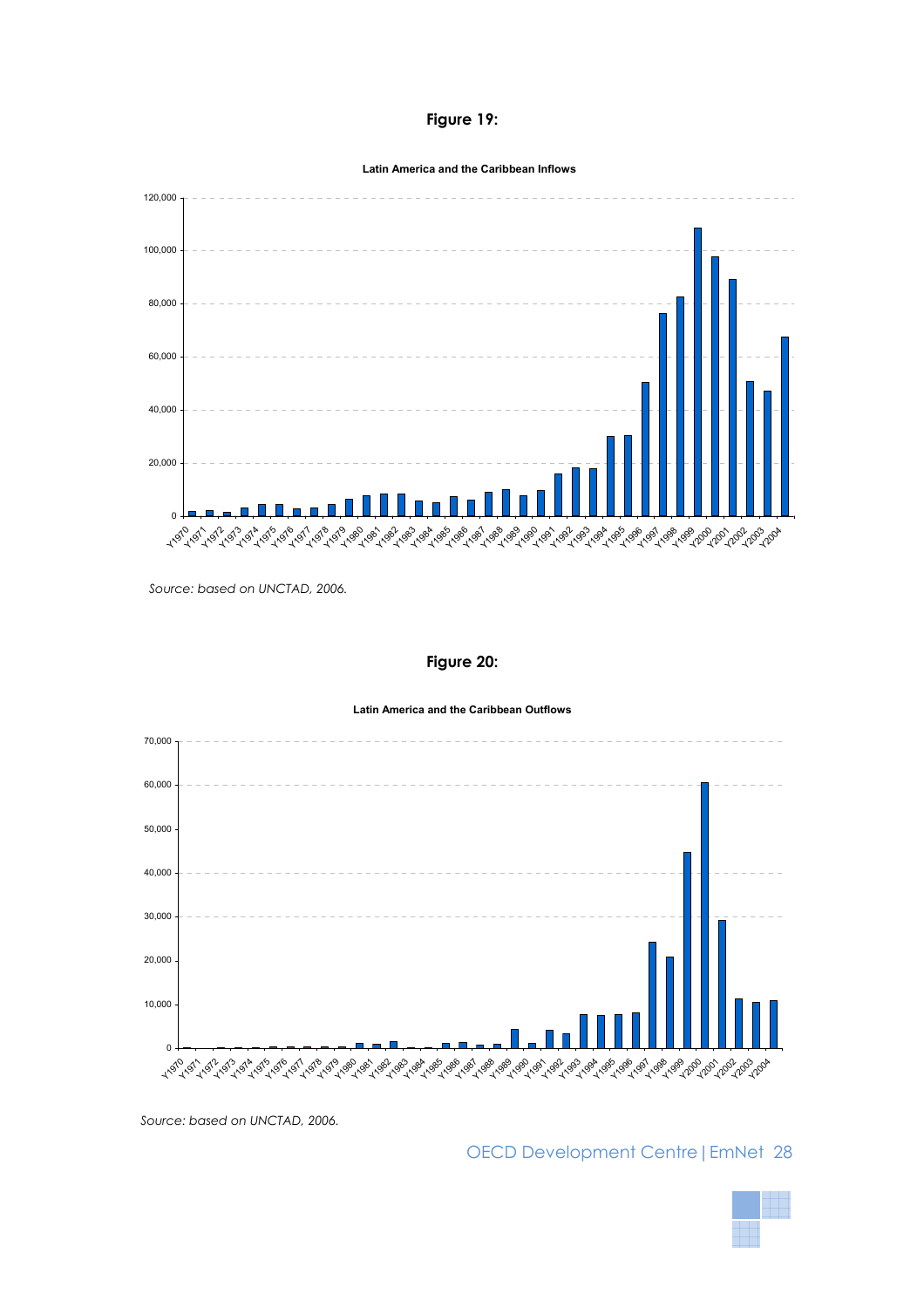The sustainability of such trends will depend partly on the persistence of the current drivers that are helping emerging multinationals to expand abroad, including in OECD developed markets. Over the 2000s we have been witnessing a tremendous excess of liquidity and search for yield, explained by the low levels of interest rates in OECD countries. Such an environment has been very favourable to emerging markets and has driven the spreads down, lowering the cost of capital for many emerging multinationals. At the same time, local emerging markets deepened and became more sophisticated, while new investors entered into the asset class, investing in bonds and equities all around the emerging world. In parallel, emerging multinationals attempted to expand into new markets, both in other emerging countries and in more mature markets. Armed with business models combining low costs, appealing products and services and modern logistical facilities and knowledge systems, they started to expand overseas. As a result, Cemex and CVRD are becoming world leaders in their industries. Embraer surpassed Bombardier as the market leader in regional jets. Embraco became the world leader in compressors. And the list will continue to expand if the current international financial and industrial environment does not change dramatically.

Some of the drivers explaining such a boom are structural, among them being fast moving globalisation forces such as the dramatic surge in low cost telecommunications technologies as well as key macroeconomic reforms that improved the profile of emerging countries. The need for all those companies to continue to grow beyond their home markets became more pressing as new competitors entered their homelands. In order to continue to create value and sustain competitiveness, they have been pushed to take another step forward. This need encountered a favourable international financial environment with the lowering of the cost of capital.

All the companies, Brazilian and Mexican but also Indian and Chinese, have some elements in common that explain their rise. They all come from fast growing emerging markets that are already very large and have been able to support large domestic companies. They all have low cost resources such as labour forces or primary products. They have all been able to grow in difficult local environments and surpass the difficulties of shortages of skilled management, volatile legal and financial environments, and deficient logistical and infrastructure systems in their homelands. All these obstacles helped to transform the survivors into highly capable firms able to innovate and make quick decisions in order to capture new opportunities. As other OECD multinationals expanded increasingly towards emerging markets during the 1990s, they also forced emerging multinationals to move ahead and look for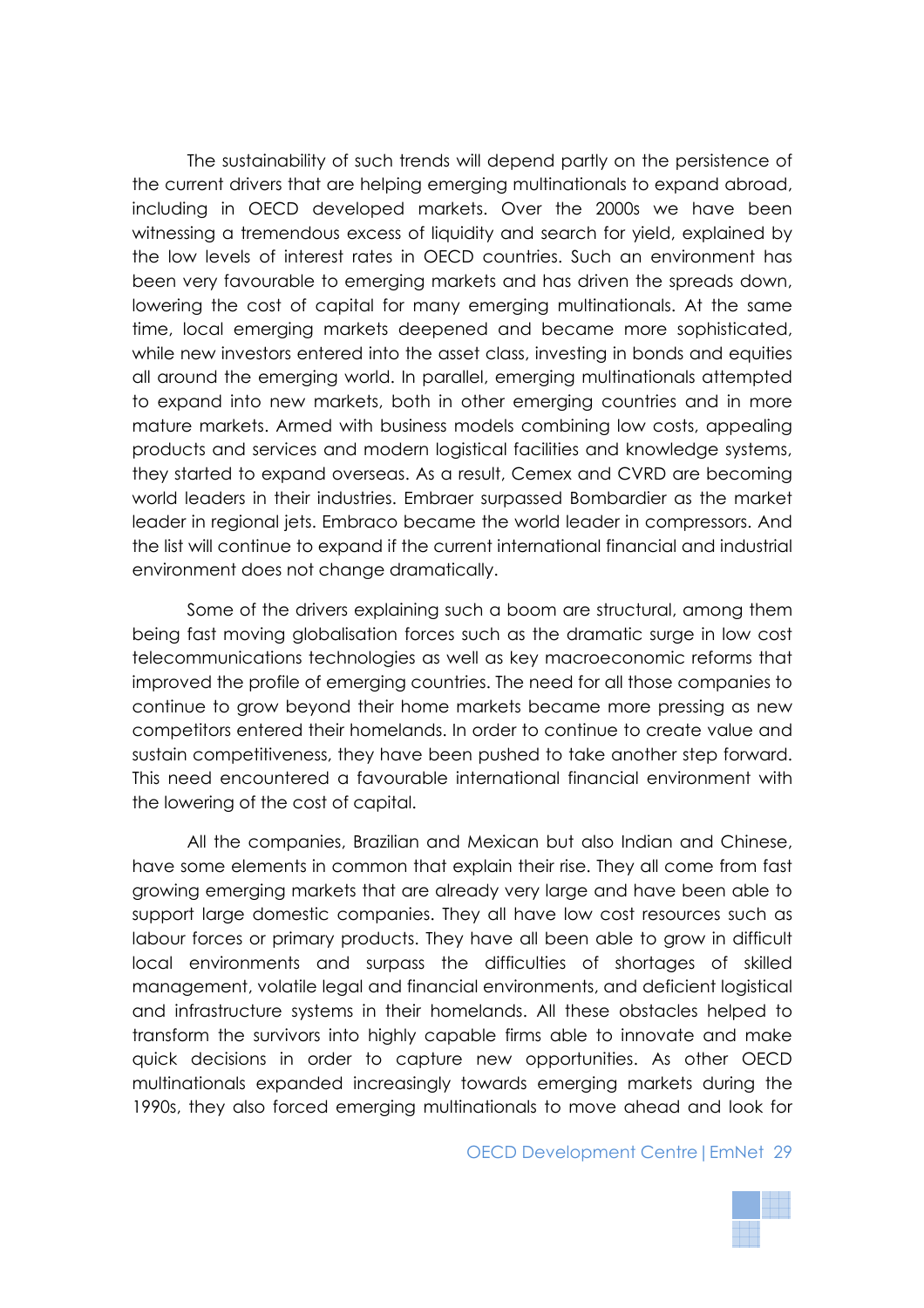overseas opportunities. A last important driver has also been linked to portfolio allocations. Risk diversification has been behind a large share of both marketand natural resource-seeking investments, emerging Latin American multinationals also looking to produce hedges against exchange rate risks and commodity price fluctuations and diversify the location of assets in order to improve access to capital.

This globalisation process also follows some key patterns identified by the Boston Consulting Group (BCG) as follows: some are looking to become global brands; others to turn their engineering assets into global innovation; another important group is pursuing a strategy looking to monetise emerging countries' natural resources or to proceed to acquisitions of commodities based in other countries; a last group – which includes the early mover like Cemex – is also struggling to roll out new business models to multiple markets. Until recently, the way in which they grow abroad has been above all through organic growth according to the study by the BCG (20 per cent done through M&A). However, as financial engineering develops and the cost of capital lowers, mergers and acquisitions are becoming increasingly popular as they allow the operation of quick moves and the building of important market shares in a single operation. América Móvil, the Mexican telecommunications operator, spent more than \$5 billion from 2001 to 2005, in order to build a strong presence all over Latin America and replicate its business model in other countries. The recent wave of huge operations from emerging multinationals in 2006 confirms that M&A is becoming increasingly popular and that such companies have now conquered the taboo of huge bids, even in developed countries.

There are also differences between emerging multinationals. Most of them are related to the commodities industry but we also have big manufacturer players, some in high tech industries. The differentiation might be elsewhere: not between sectors or nationalities but within their capitalistic structure. Most of the Mexican, Brazilian or Indian companies, for example, are open societies, listed and above all no longer controlled by the State, either directly or indirectly. Even when they have large stakes controlled by the State, they behave like private companies. In the case of Russian or Chinese companies, the ties with the power are much more direct or, when indirect, much deeper. Unsurprisingly, some Chinese or Russian bids encountered much stronger resistance in OECD countries. Meanwhile they also achieved big takeovers as exemplified by that of Chinese Lenovo on IBM computer machines, or more recently that of Norilsk Nickel, the world larger nickel producer (Russian company), on a Cleveland based company or also Rusal /

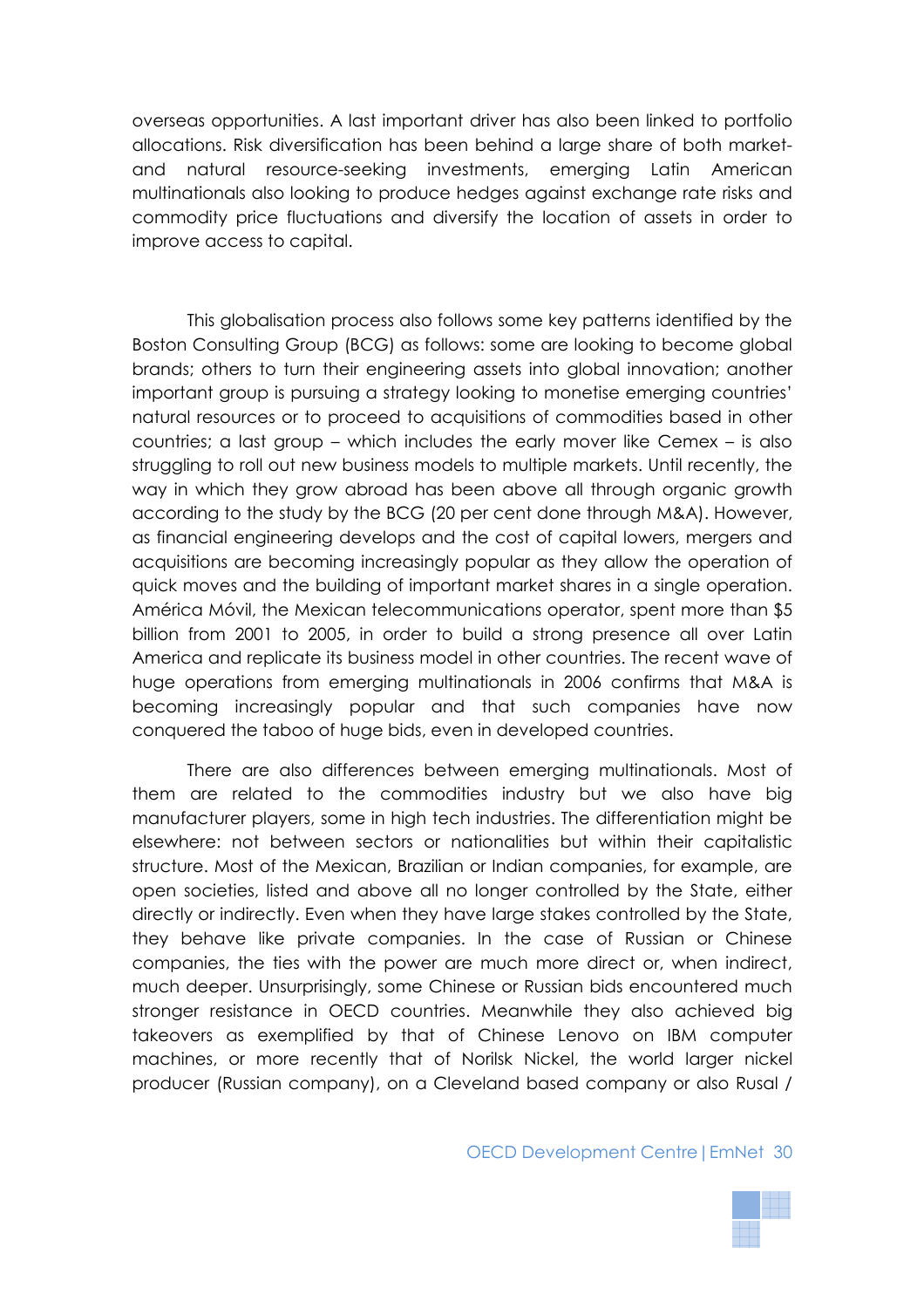Sual, another Russian company, on some assets of Swiss based Glencore, also in 2006.

# **Conclusions**

In less than ten years, Spanish enterprises have turned into multinational corporations, harvesting a great deal of success in Latin America and the rest of the world. In Mexico and Brazil, other *multilatinas* have taken up a strategy of globalisation going beyond the mercantile exporting phase. The examples of Cemex and CVRD show that boldness and innovation in the processes can lead to becoming world leaders in a given sector. Some of these multinational corporations could also take advantage of new emerging markets such as those of the Hispanic communities in the United States or in sectors such as agro-industry, where enterprises like Arcor, Sadia and Bimbo are benefiting from the competitive advantages offered by the region.

Above all, beyond these achievements, what really draws attention is the broader process in which these enterprises are involved. In just one decade, Mexico became a leading world exporter, mainly of manufactured goods. In 2005, Brazil raked in more than \$100 billion in exports. The economic pragmatism of entrepreneurs has responded to the pragmatism of the economic policies implemented in the past decades not only in Chile but also in Mexico and Brazil.<sup>[5](#page-30-0)</sup> The moorings of the monetary and fiscal policies have provided moorings for corporate strategies.

The good news from the Americas may be that more good news is on its way. The aforementioned examples remain exceptions. Few enterprises of the region have become global leaders in their respective sector the way Cemex, CVRD and Embraer have. The global corporate map, however, just like the economic map of the nations, is being swiftly redrawn. From China, India, Korea, Turkey and South Africa multinational groups are arising, staking out one after the other important positions not only in their domestic markets but also in foreign markets. Latin America also appears to have some excellent cards in its hand. In the future, the success of its multinational corporations could equal that achieved by Spanish multinationals in recent history and create further successful Latin multinationals. The region will continue to participate, as

 $\overline{a}$ 

<span id="page-30-0"></span><sup>5</sup> See on this point Santiso, 2006; and more generally Feenstra and Hamilton, 2006.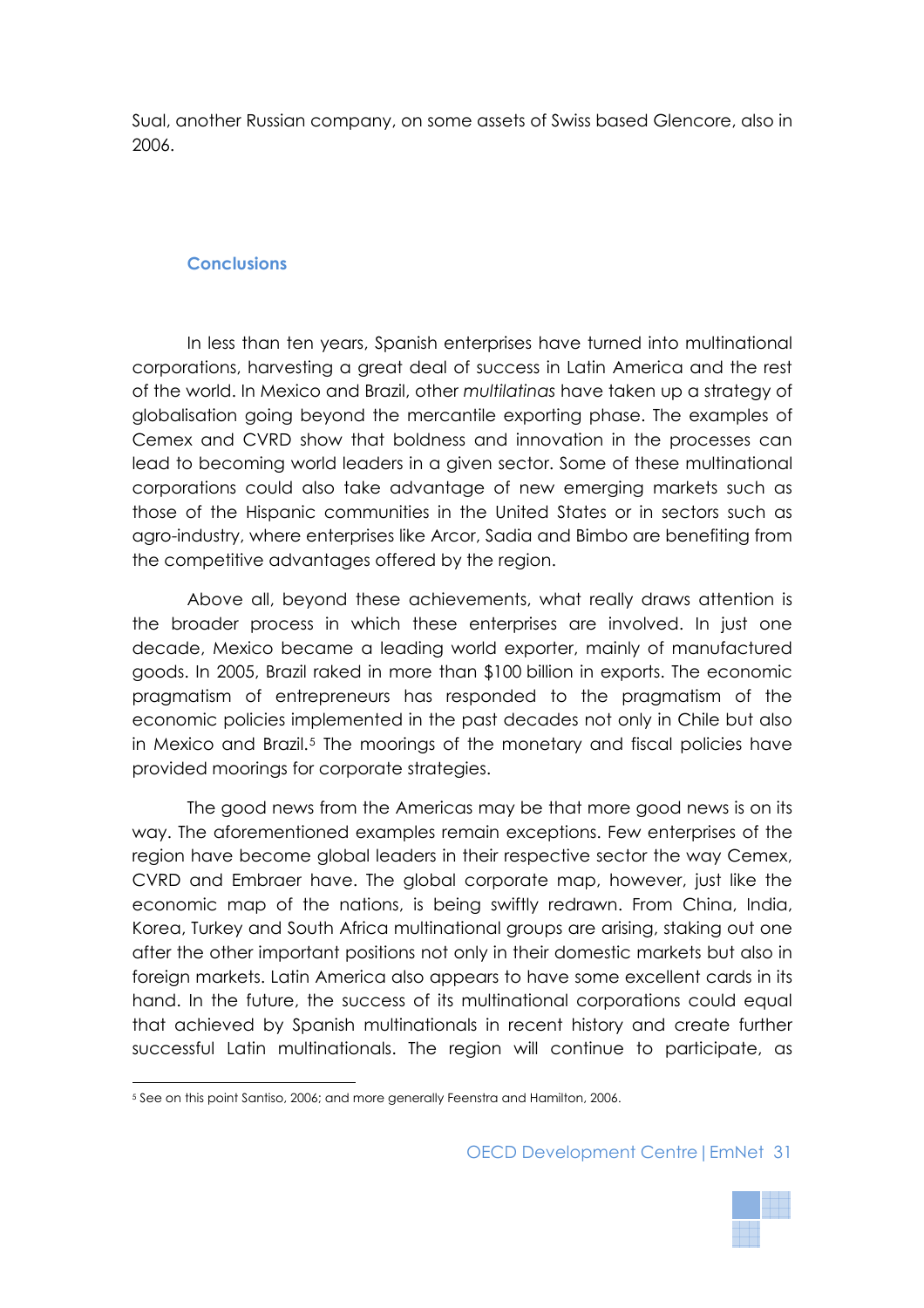already seen during the current decade, in the rising process of emerging multinationals from developing countries.

Transnational firms from emerging markets already account, according to the United Nations, for one fourth of the total number of major multinationals in the world. Most of these firms are still relatively small multinationals compared to their OECD peers, with a limited geographical reach. But the lowering of the cost of capital over the last years and their increasing appetite for overseas expansions is rapidly changing the map. In 2006 we have witnessed major takeover operations by emerging multinationals in OECD countries, for amounts approaching \$10 billion or more: CVRD acquired Inco, Cemex made a massive bid for Australian rival Rinker while Tata Steel and Brazilian CSN both looked for the UK based steel company Corus, and Mittal snapped up the leading European steel company Arcelor. OECD multinationals are no longer the sole bidders. In the future, from Brazil and Mexico as well as India, China, South Africa and Russia, we will see more emerging giants taking over OECD-based firms. We are entering into a new world where emerging multinationals, thanks to lower access to capital and their business models and assets, are shaping and challenging the large OECD-based companies.

Another important trend is the increasing South-South connection. Chinese companies are investing in Asia but also now in Africa and South America. Latin America is not only on the radar screens of Chinese firms but is now of interest to Indian companies too. Beyond Europe and the US, the Latin American and Asian connection might become one the most promising trends of this century, illustrating one of the major changes underway in the global economy: what we used to call the Centre (OECD countries) is becoming less and less the centre of global trade and capital flows, while the Periphery (emerging countries) is becoming less and less the Periphery. The borderline between poor and rich countries is also becoming more complex to define. The so-called OECD countries include some emerging markets like Mexico, South Korea and Turkey.

Over the next decades new emerging giants will contribute to redesigning these frontiers. Part of this story will be written by emerging multinationals and some of them will be certainly *multilatinas*.